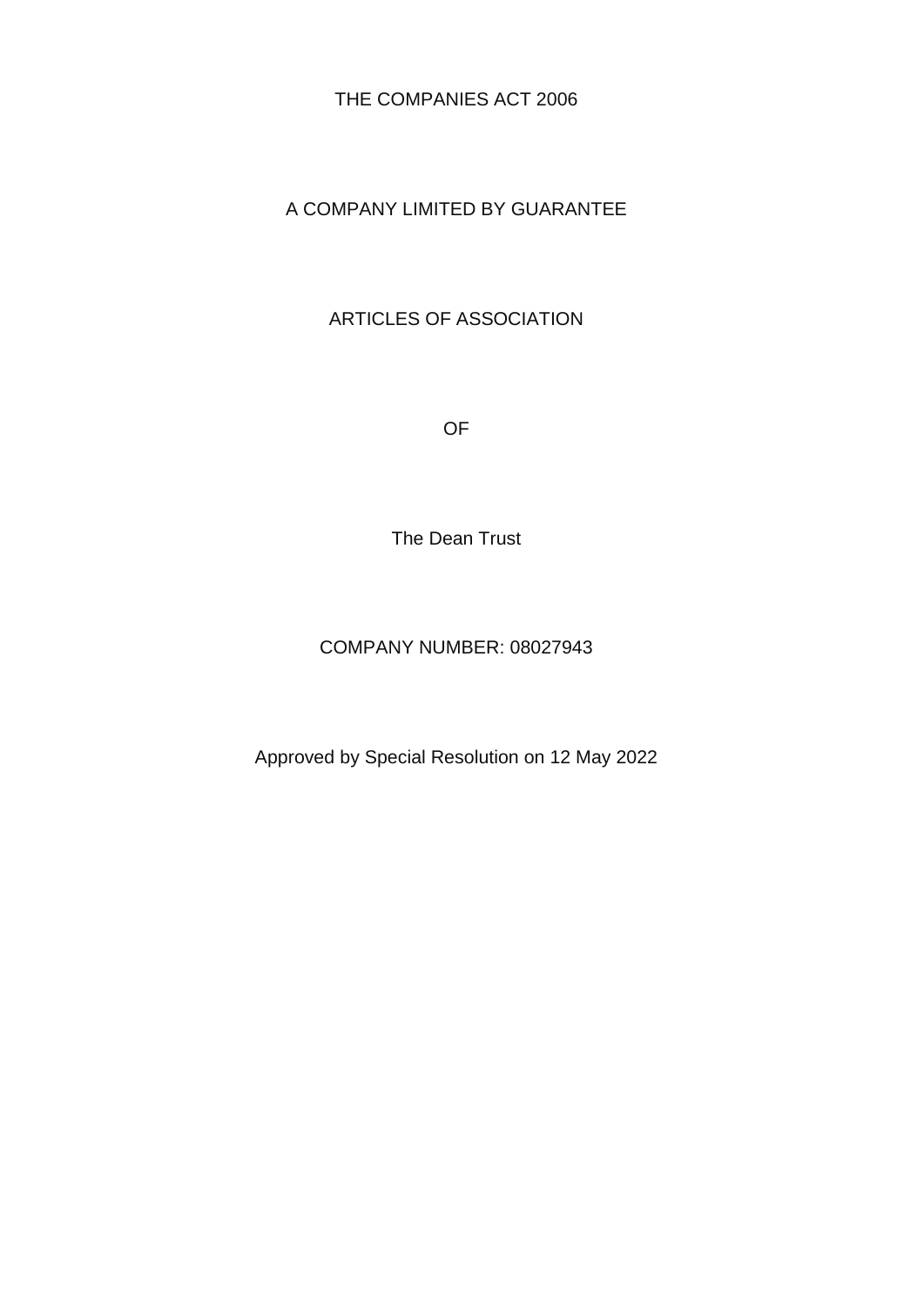For use by mainstream, special, 16-19, alternative provision, free and studio schools

### **Interpretation**

- 1. In these Articles:
	- a. "the Academies" means all the schools and educational institutions referred to in Article 4a and operated by the Academy Trust (and "Academy" shall mean any one of those schools or educational institutions);
	- b. "Academy Financial Year" means the academic year from 1<sup>st</sup> of September to 31st of August of the following year;
	- c. "the Academy Trust" means the company intended to be regulated by these Articles and referred to in Article 2, subject to the definition of this term at Article 6.9(a) in relation to articles 6.2-6.4 and 6.6-6.8A;
	- d. "the Articles" means these Articles of Association of the Academy Trust;
	- e. "Chair" means the Chair of the Trustees, save that for the purposes of Articles 23 – 44 chair means the individual appointed as chair of a General Meeting pursuant to Article 25;
	- f. "Chief Executive Officer" means such person as may be appointed by the Trustees as the Chief Executive Officer of the Academy Trust;
	- g. "clear days" in relation to the period of a notice means the period excluding the day when the notice is given or deemed to be given and the day on which it is given or on which it is to take effect;
	- h. "Co-opted Trustee" has the meaning contained in Article 58;
	- i. "electronic form" has the meaning given in section 1168 of the Companies Act 2006;
	- j. "financial expert" means an individual, company or firm who is authorised to give investment advice under the Financial Services and Markets Act 2000;
	- k. "Foundation/Sponsor body" means The Dean Trust, or any successor entity discharging the same function in respect of the Academies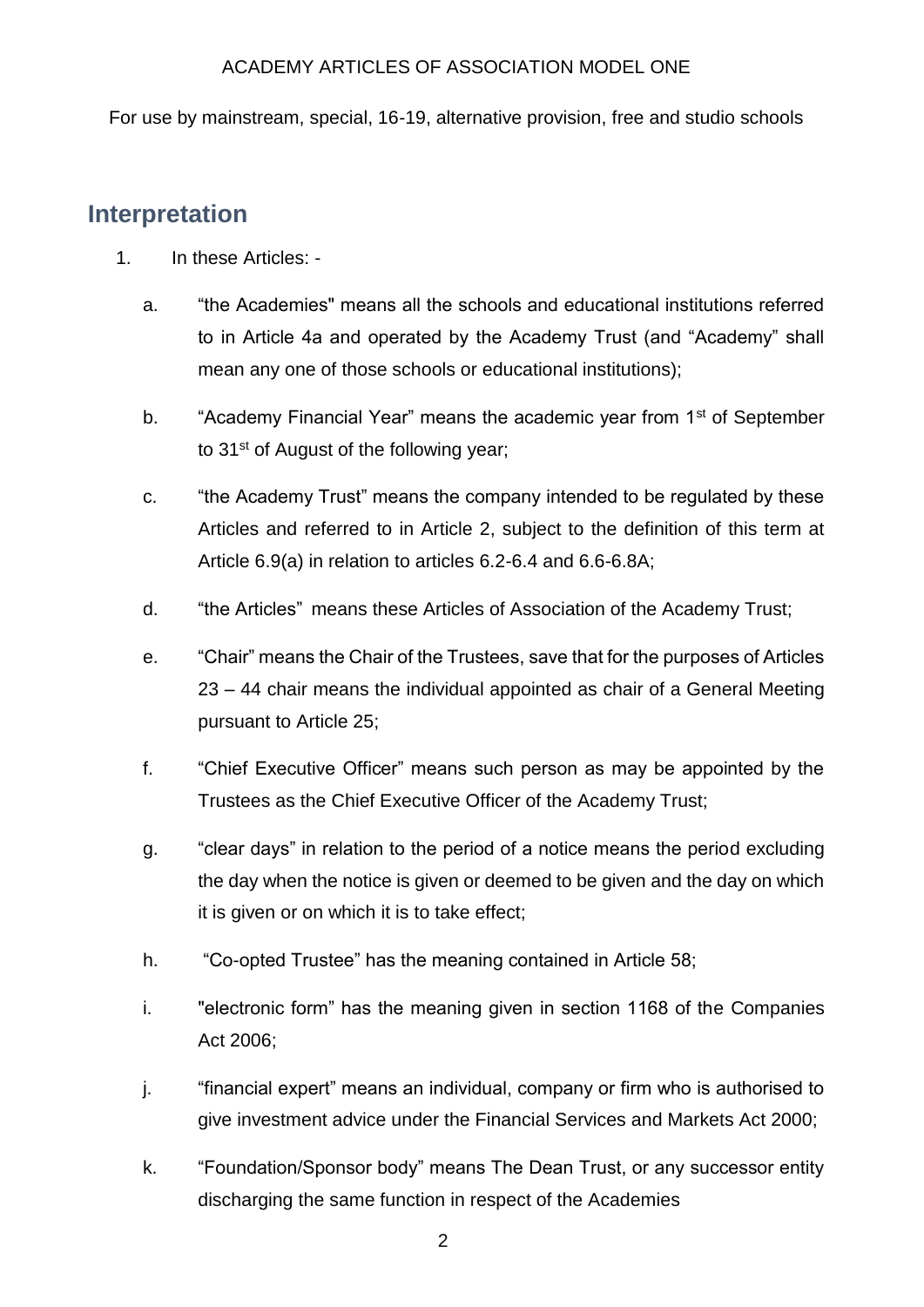For use by mainstream, special, 16-19, alternative provision, free and studio schools

- l. "Funding Agreement" means the agreement between the Academy Trust and the Secretary of State, including funding arrangements, obligations and termination provisions;
- m. "Governance Professional" means the Governance Professional to the Trustees or any other person appointed to perform the duties of the Governance Professional to the Trustees, including a joint, assistant or deputy Governance Professional;
- n. "Local Authority Associated Person" means any person associated (within the meaning given in section 69(5) of the Local Government and Housing Act 1989) with any local authority by which the Academy Trust is influenced;
- o. "Local Governing Committees" means the committees appointed pursuant to Articles 100-101A and 104 (and "Local Governing Committee" means any one of these committees);
- p. "Member" means a member of the Academy Trust and someone who, as such, is bound by the undertaking contained in Article 8;
- q. "the Memorandum" means the Memorandum of Association of the Academy Trust;
- r. "Office" means the registered office of the Academy Trust;
- s. "Parent" includes any person with parental responsibility or care for a pupil, student, or child;
- t. "Parent Local Governor" means the Parent member of a Local Governing Committee elected or appointed in accordance with Articles 54-56;
- u. "Parent Trustees" means the Trustees elected or appointed pursuant to Articles 53 – 56B inclusive;
- v. "Principals" means the head teachers of the Academies and "Principal" means any one of these head teachers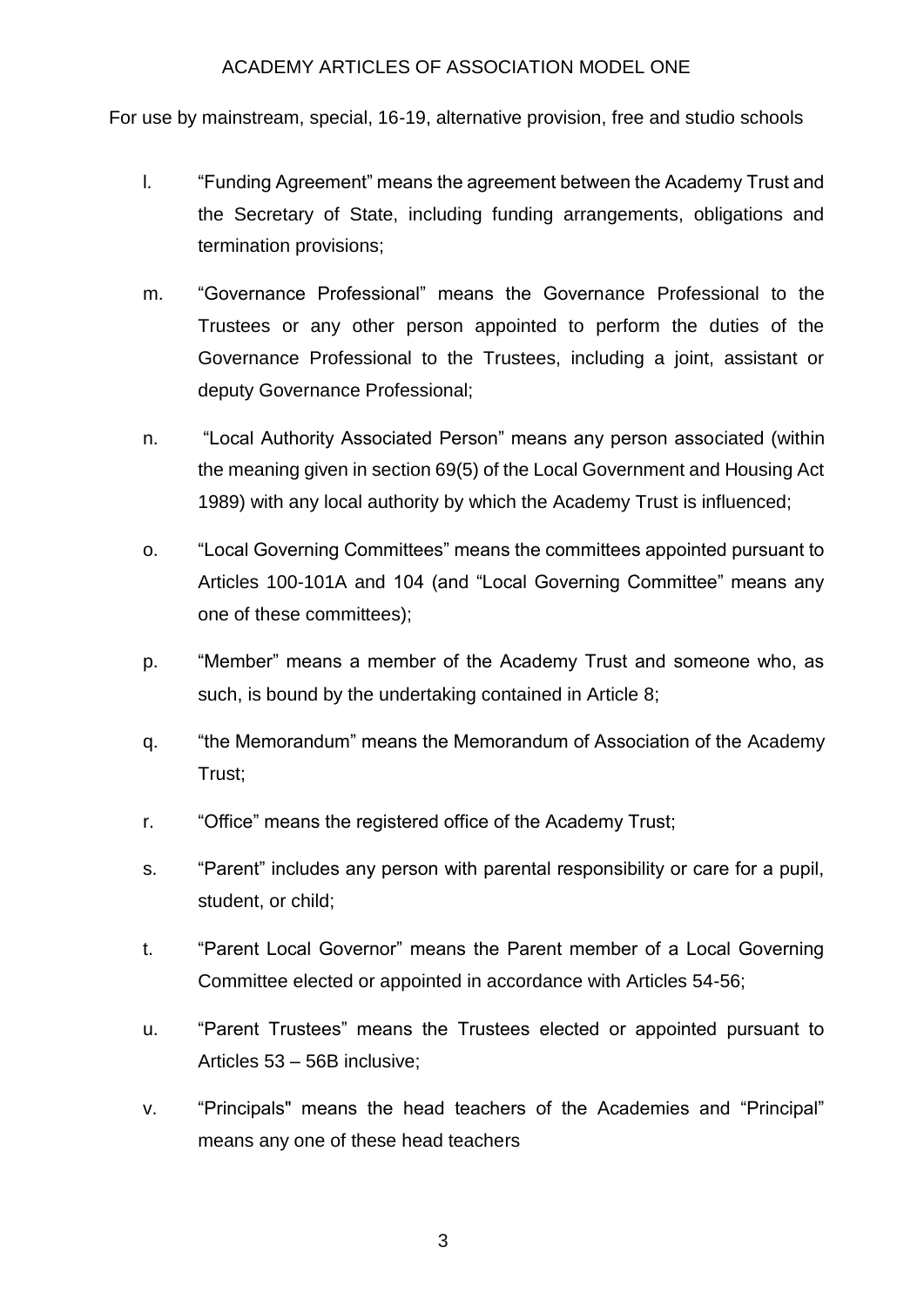For use by mainstream, special, 16-19, alternative provision, free and studio schools

- w. "Principal Regulator" means the body or person appointed as the Principal Regulator under the Charities Act 2011;
- x. "the seal" means the common seal of the Academy Trust, if it has one;
- y. "Secretary of State" means the Secretary of State for Education or successor;
- z. "Serious Criminal Offence" means any criminal offence excluding those which have been spent under the Rehabilitation of Offenders Act 1974 and excluding any offence for which the maximum sentence is a fine or a lesser sentence, except where a person has been convicted of any offence which falls under section 178 of the Charities Act 2011
- aa. "Special Educational Needs" has the meaning set out in sections 20(1) and 21(2) of the Children and Families Act 2014;
- bb. "teacher" means a person employed under a contract of employment or a contract for services or otherwise engaged to provide their services as a teacher at one or more Academies;
- cc. "the Trustees" means the directors of the Academy Trust (and "Trustee" means any one of those directors), subject to the definition of this term at Article 6.9(b) in relation to Articles 6.2-6.4 and 6.6-6.8A<sup>1</sup>;
- dd. "the United Kingdom" means Great Britain and Northern Ireland;
- ee. "Vice-Chair" means the Vice-Chair of the Trustees;

**.** 

- ff. words importing the singular number shall include the plural number, and vice versa;
- gg. subject as aforesaid, words or expressions contained in these Articles shall, unless the context requires otherwise, bear the same meaning as in the Companies Act 2006, as appropriate;

<sup>1</sup> Trustees perform similar governance functions to those of governing bodies in maintained schools.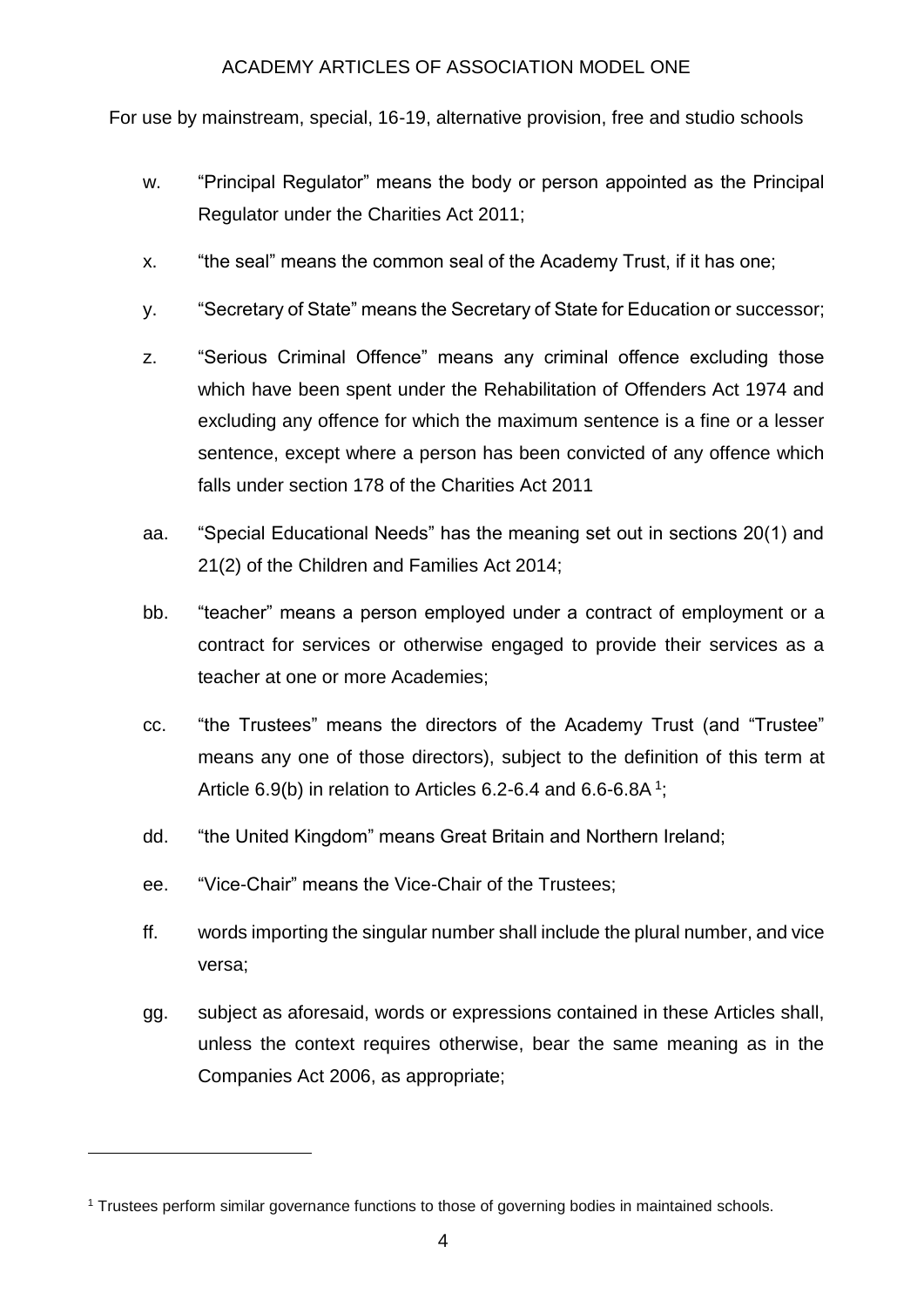For use by mainstream, special, 16-19, alternative provision, free and studio schools

- hh. any reference to a statute or statutory provision shall include any statute or statutory provision which replaces or supersedes such statute or statutory provision including any modification or amendment thereto;
- ii. any reference to a document being 'signed' includes being executed under hand or seal or by any other method, and in the case of communication in electronic form, such references are to its being authenticated as specified by the Companies Act 2006;
- jj. any reference to communication or documents being 'in writing' or 'written' includes communications or documents which are in electronic form.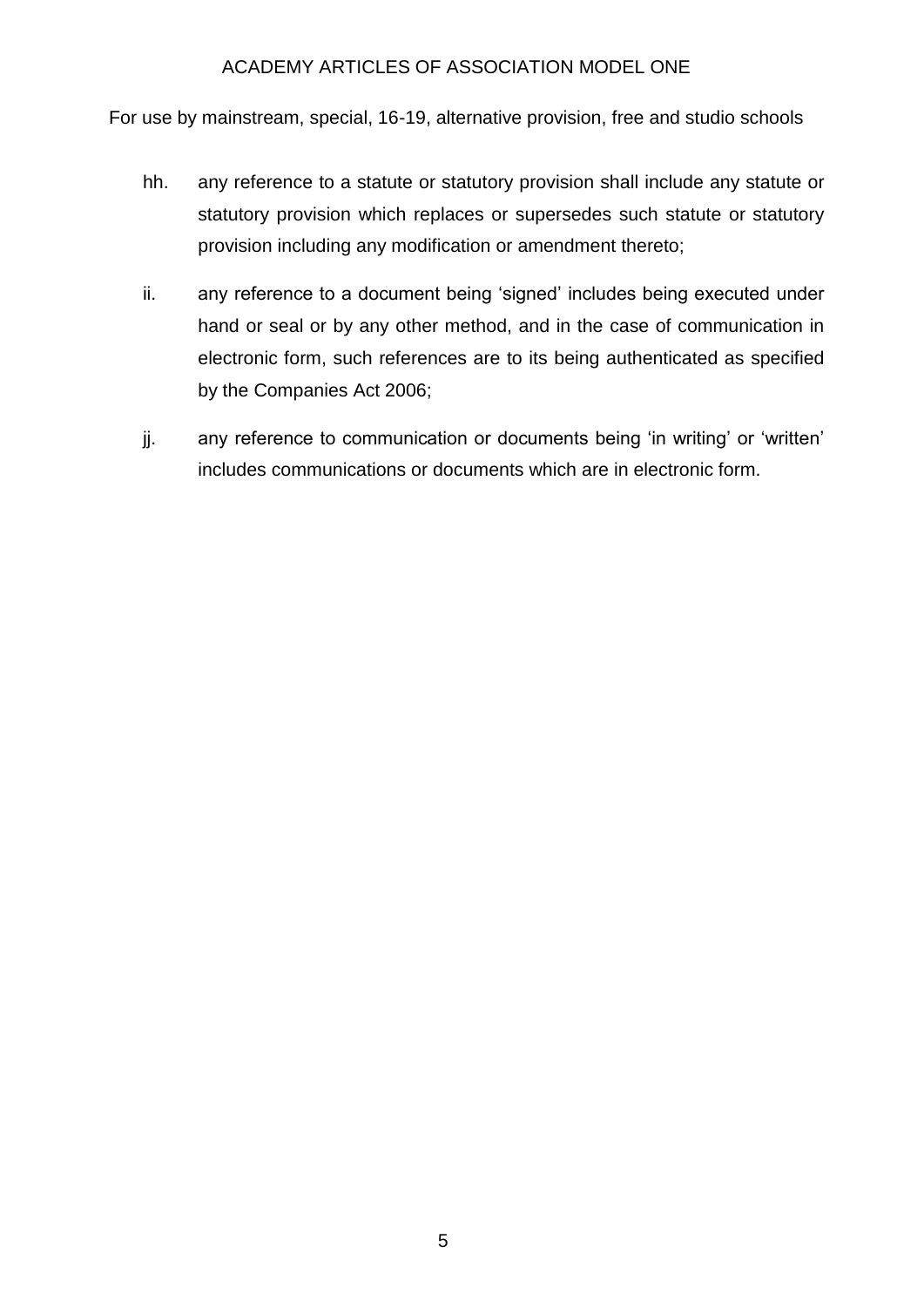For use by mainstream, special, 16-19, alternative provision, free and studio schools

# **Academy Trust name and registered office**

- 2. The company's name is The Dean Trust (and in this document it is called "the **Academy Trust**").
- 3. The Academy Trust's registered office is to be situated in England and Wales.

# **Charitable objects**

- 4. The Academy Trust's objects ("the **Objects**") are specifically restricted to the following:
	- a. to advance for the public benefit education in the United Kingdom, in particular but without prejudice to the generality of the foregoing, by establishing, maintaining, carrying on, managing and developing schools offering a broad and balanced curriculum ("the **mainstream Academies**") or educational institutions which are principally concerned with providing fulltime or part-time education for children of compulsory school age who, by reason of illness, exclusion from school or otherwise, may not for any period receive suitable education unless alternative provision is made for them ("the **alternative provision Academies**") or 16 to 19 Academies offering a curriculum appropriate to the needs of its students ("the **16 to 19 Academies**") or schools specially organised to make special educational provision for pupils with Special Educational Needs ("the **Special Academies**")

## **Powers of the Academy Trust**

- 5. In furtherance of the Objects but not further or otherwise the Academy Trust may exercise the following powers:
	- a. to draw, make, accept, endorse, discount, execute and issue promissory notes, bills, cheques and other instruments, and to operate bank accounts in the name of the Academy Trust;
	- b. to raise funds and to invite and receive contributions provided that in raising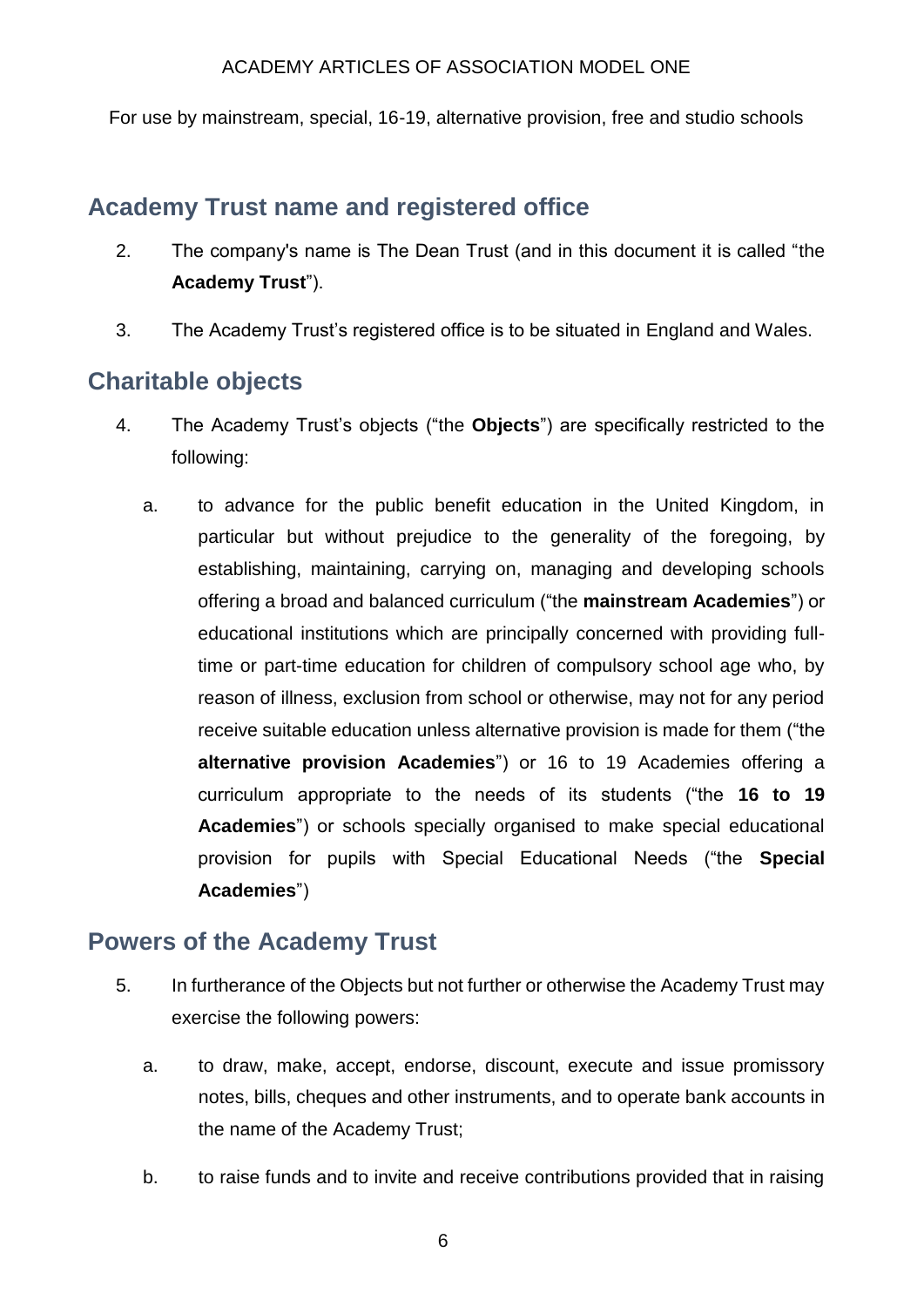For use by mainstream, special, 16-19, alternative provision, free and studio schools

funds the Academy Trust shall not undertake any substantial permanent trading activities and shall conform to any relevant statutory regulations;

- c. to acquire, alter, improve and (subject to such consents as may be required by law) to charge or otherwise dispose of property;
- d. subject to Articles 6.6-6.8A below to employ such staff as are necessary for the proper pursuit of the Objects and to make all reasonable and necessary provision for the payments of pensions and superannuation to staff and their dependants;
- e. to establish or support, whether financially or otherwise, any charitable companies, trusts, associations or institutions formed for all or any of the Objects;
- f. to co-operate with other charities, other independent and maintained schools, academies and institutions within the further education sector, voluntary bodies and statutory authorities operating in furtherance of the Objects and to exchange information and advice with them;
- g. to pay out of funds of the Academy Trust the costs, charges and expenses of and incidental to the formation and registration of the Academy Trust;
- h. to establish, maintain, carry on, manage and develop the Academies at locations to be determined by the Trustees;
- i. to offer scholarships, exhibitions, prizes and awards to pupils and students and former pupils and former students, and otherwise to encourage and assist the educational attainment of pupils and students and former pupils and former students
- j. to provide educational facilities and services to students of all ages and the wider community for the public benefit;
- k. to carry out research into the development and application of new techniques in education and to their approach to curriculum development and delivery and to publish the results of such research, and to develop means of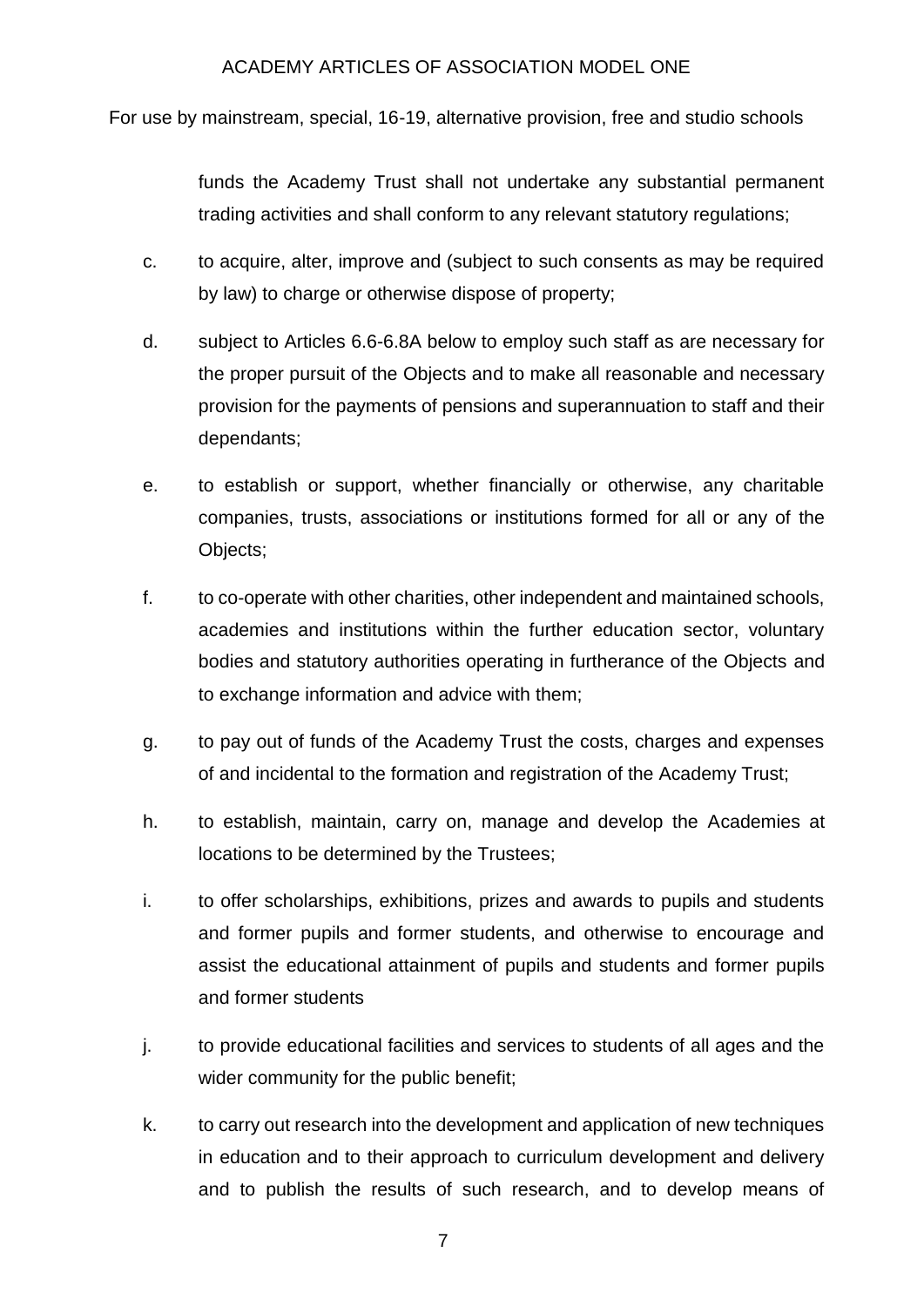For use by mainstream, special, 16-19, alternative provision, free and studio schools

benefiting from application of the experience of industry, commerce, other schools, educational institutions and the voluntary sector to the education of pupils and students in academies;

- l. subject to such consents as may be required by law and/or by any contract entered into by or on behalf of the Academy Trust, to borrow and raise money for the furtherance of the Objects in such manner and on such security as the Academy Trust may think fit;
- m. to deposit or invest any funds of the Academy Trust not immediately required for the furtherance of its Objects (but to invest only after obtaining such advice from a financial expert as the Trustees consider necessary and having regard to the suitability of investments and the need for diversification);
- n. to delegate the management of investments to a financial expert, but only on terms that:
	- i. the investment policy is set down in writing for the financial expert by the Trustees;
	- ii. every transaction is reported promptly to the Trustees;
	- iii. the performance of the investments is reviewed regularly with the Trustees;
	- iv. the Trustees are entitled to cancel the delegation arrangement at any time;
	- v. the investment policy and the delegation arrangement are reviewed at least once a year;
	- vi. all payments due to the financial expert are on a scale or at a level which is agreed in advance and are notified promptly to the Trustees on receipt; and
	- vii. the financial expert must not do anything outside the powers of the Trustees;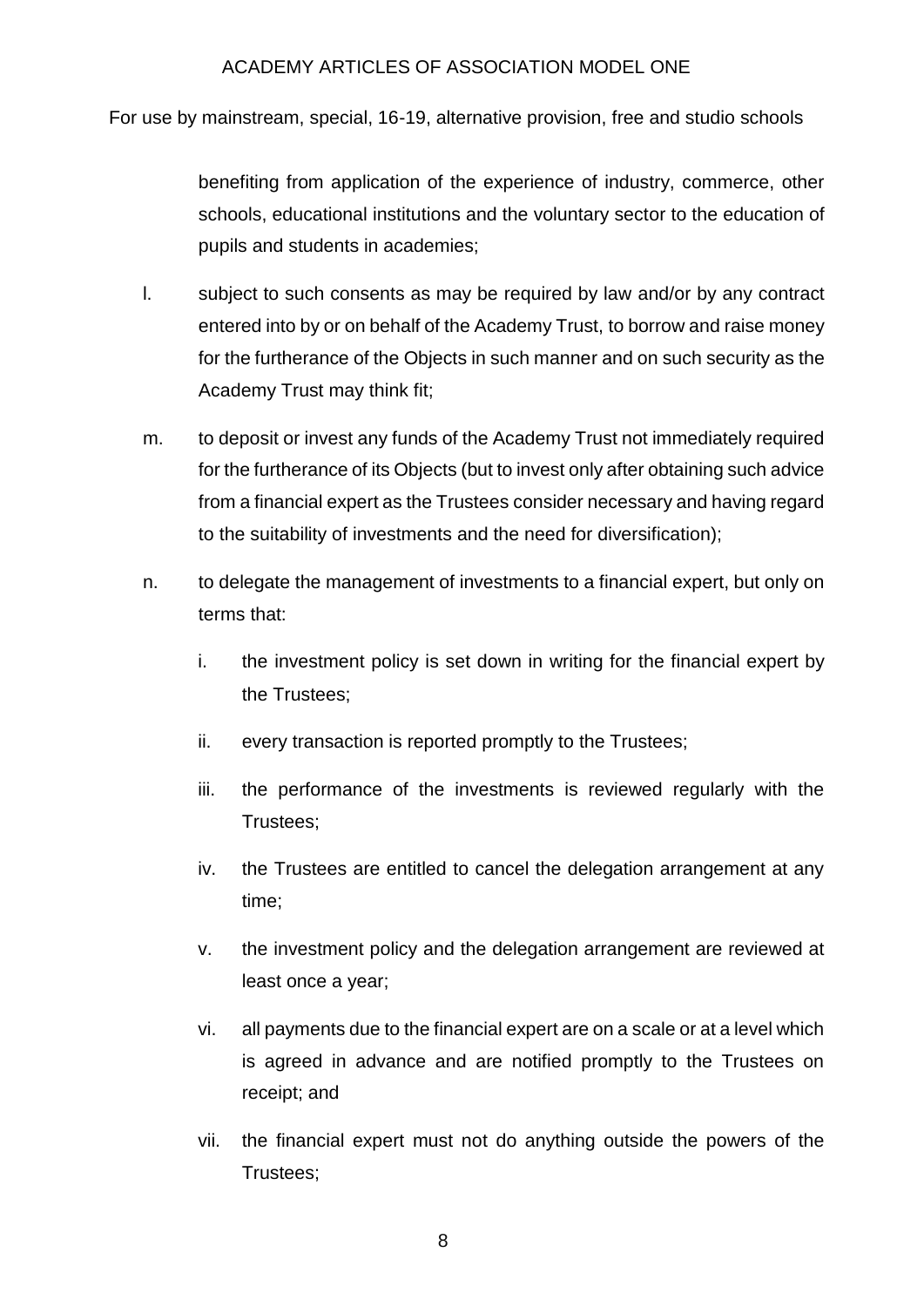For use by mainstream, special, 16-19, alternative provision, free and studio schools

- o. to arrange for investments or other property of the Academy Trust to be held in the name of a nominee company acting under the control of the Trustees or of a financial expert acting under their instructions, and to pay any reasonable fee required;
- p. to provide indemnity arrangements to Trustees in accordance with, and subject to the conditions of section 232 to 235 of the Companies Act 2006, section 189 of the Charities Act 2011 or any other provision of law applicable to charitable companies and any such indemnity is limited accordingly;
- q. not used;

**.** 

- r. to establish subsidiary companies to carry on any trade or business for the purpose of raising funds for the Academy Trust; and
- s. to do all such other lawful things as are necessary for or are incidental to or conducive to the achievement of the Objects.

## **Use of income and property**

6.1 The income and property of the Academy Trust shall be applied solely towards the promotion of the Objects.

6.2 None of the income or property of the Academy Trust may be paid or transferred directly or indirectly by way of dividend bonus or otherwise by way of profit to any Member of the Academy Trust. Nonetheless a Member of the Academy Trust who is not also a Trustee<sup>2</sup> may:

- a. benefit as a beneficiary of the Academy Trust;
- b. be paid reasonable and proper remuneration for any goods or services supplied to the Academy Trust;
- c. be paid rent for premises let by the Member to the Academy Trust if the amount of the rent and other terms of the letting are reasonable and proper;

 $2$  A Member who is also a Trustee is subject to the restrictions on trustee benefits in articles  $6.3 - 6.9$ .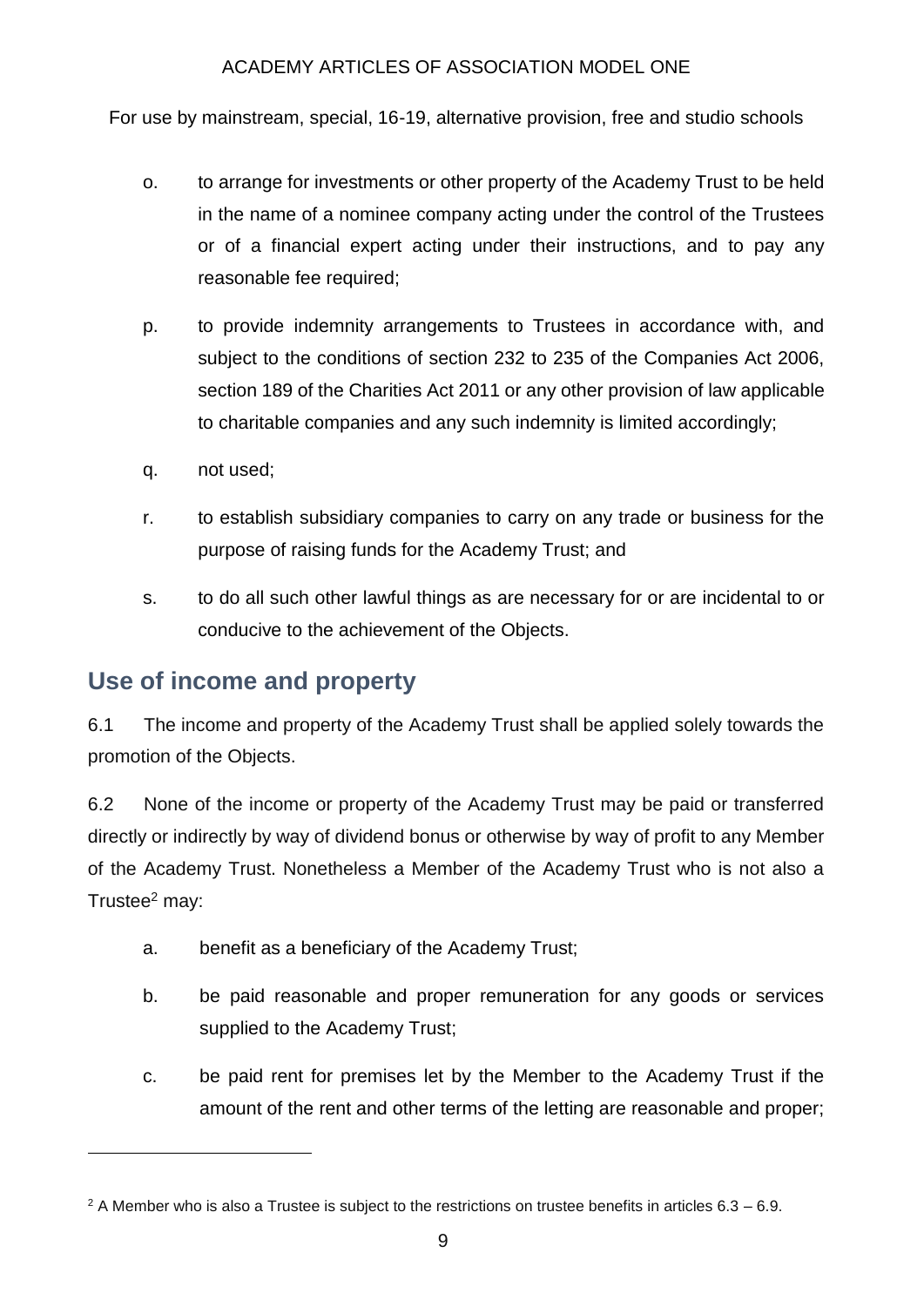For use by mainstream, special, 16-19, alternative provision, free and studio schools

and

**.** 

d. be paid interest on money lent to the Academy Trust at a reasonable and proper rate, such rate not to exceed 2% per annum below the base lending rate of a UK clearing bank selected by the Trustees, or 0.5%, whichever is the higher.

6.2A. The Trustees may only rely upon the authority provided by Article 6.2 to allow a benefit to a Member if each of the following conditions is satisfied:

- a. the remuneration or other sums paid to the Member does not exceed an amount that is reasonable in all the circumstances;
- b. the Trustees are satisfied that it is in the interests of the Academy Trust to contract with that Member rather than with someone who is not a Member. In reaching that decision the Trustees must balance the advantage of contracting with a Member against the disadvantages of doing so; and
- c. the reason for their decision is recorded by the Trustees in the minute book. $3$

## **Trustees benefiting from indemnity arrangements**

6.3 A Trustee may benefit from any indemnity arrangement purchased at the Academy Trust's expense or any arrangement so agreed with the Secretary of State to cover the liability of the Trustees which by virtue of any rule of law would otherwise attach to them in respect of any negligence, default or breach of trust or breach of duty of which they may be guilty in relation to the Academy Trust, provided that any such arrangement shall not extend to: (i) any claim arising from any act or omission which the Trustees (or any of them) knew to be a breach of trust or breach of duty or which was committed by the Trustees (or any of them) in reckless disregard to whether it was a breach of trust or breach of duty or not; and (ii) the costs of any unsuccessful defence to a criminal prosecution brought against the Trustees (or any of them) in their capacity as directors of the Academy Trust. Further,

<sup>&</sup>lt;sup>3</sup> This wording largely replicates the procedure for authorising a benefit to Trustees as set out in Article 6.8. Whilst the procedure for authorising a benefit to Trustees is also subject to a statutory framework under the Companies Act 2006, which is not applicable to Members, the Department nonetheless recommends that, in order to aid transparency and ensure good financial governance, this process is followed.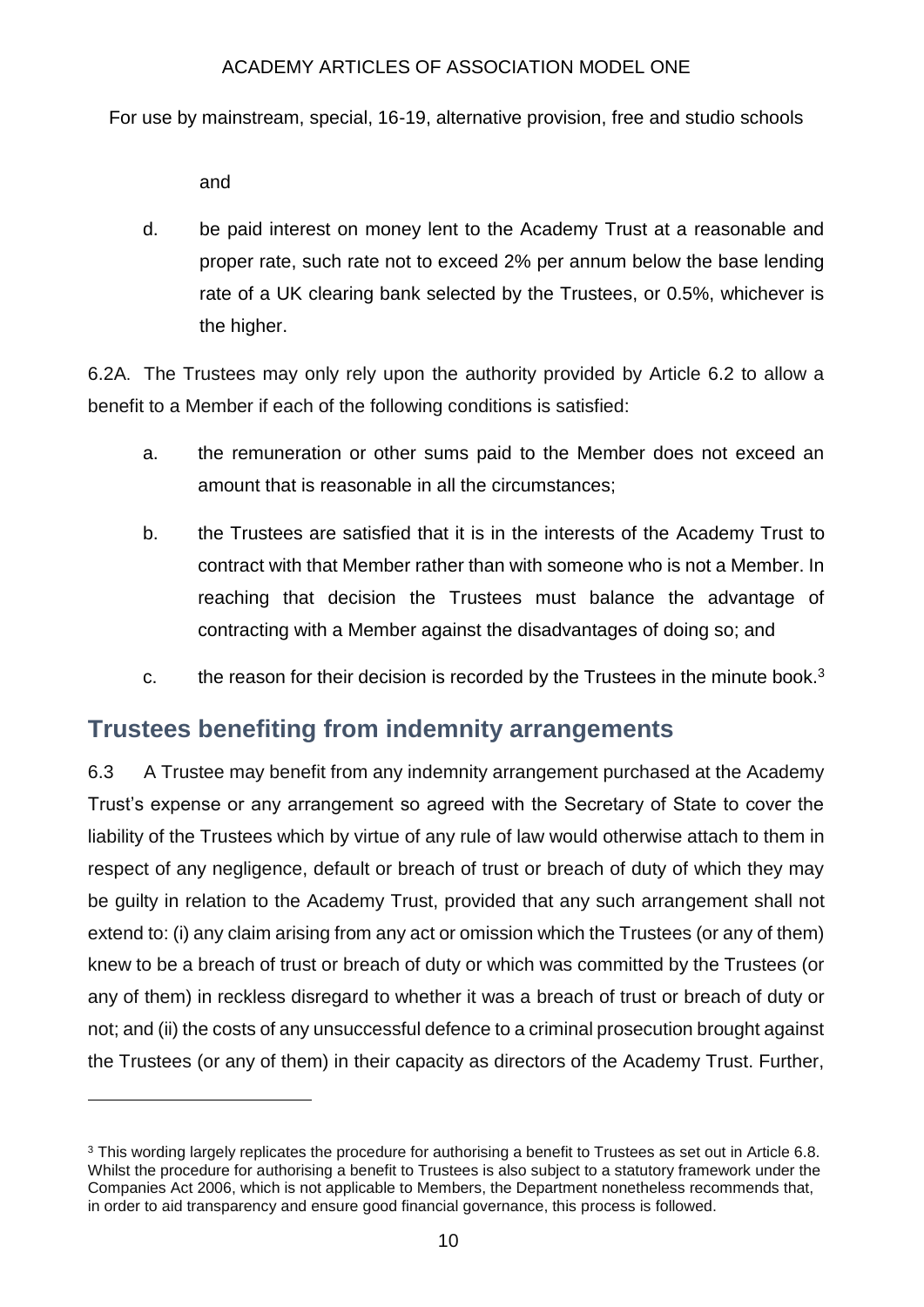For use by mainstream, special, 16-19, alternative provision, free and studio schools

this Article does not authorise a Trustee to benefit from any indemnity arrangement that would be rendered void by any provision of the Companies Act 2006, the Charities Act 2011 or any other provision of law.

6.4 A public company, which has shares listed on a recognised stock exchange and of which any one Trustee holds no more than 1% of the issued capital of that company, may receive fees, remuneration or other benefit in money or money's worth from the Academy Trust.

## **Trustees' reasonable expenses and restrictions on benefits and payments**

6.5 A Trustee may at the discretion of the Trustees be reimbursed from the property of the Academy Trust for reasonable expenses properly incurred by them when acting on behalf of the Academy Trust, but excluding expenses in connection with foreign travel.

6.6 No Trustee may:

- a. buy any goods or services from the Academy Trust;
- b. sell goods, services, or any interest in land to the Academy Trust;
- c. be employed by, or receive any remuneration from the Academy Trust (other than the Chief Executive Officer) to the extent they are a Trustee whose employment and/or remuneration is subject to the procedure and conditions in Article 6.8);
- d. or receive any other financial benefit from the Academy Trust;

unless:

- e. the payment is permitted by Article 6.7 and the Trustees follow the procedure and observe the conditions set out in Article 6.8; or
- f. the Trustees obtain the prior written approval of the Charity Commission and fully comply with any procedures it prescribes.
- 6.7 Subject to Article 6.8, a Trustee may: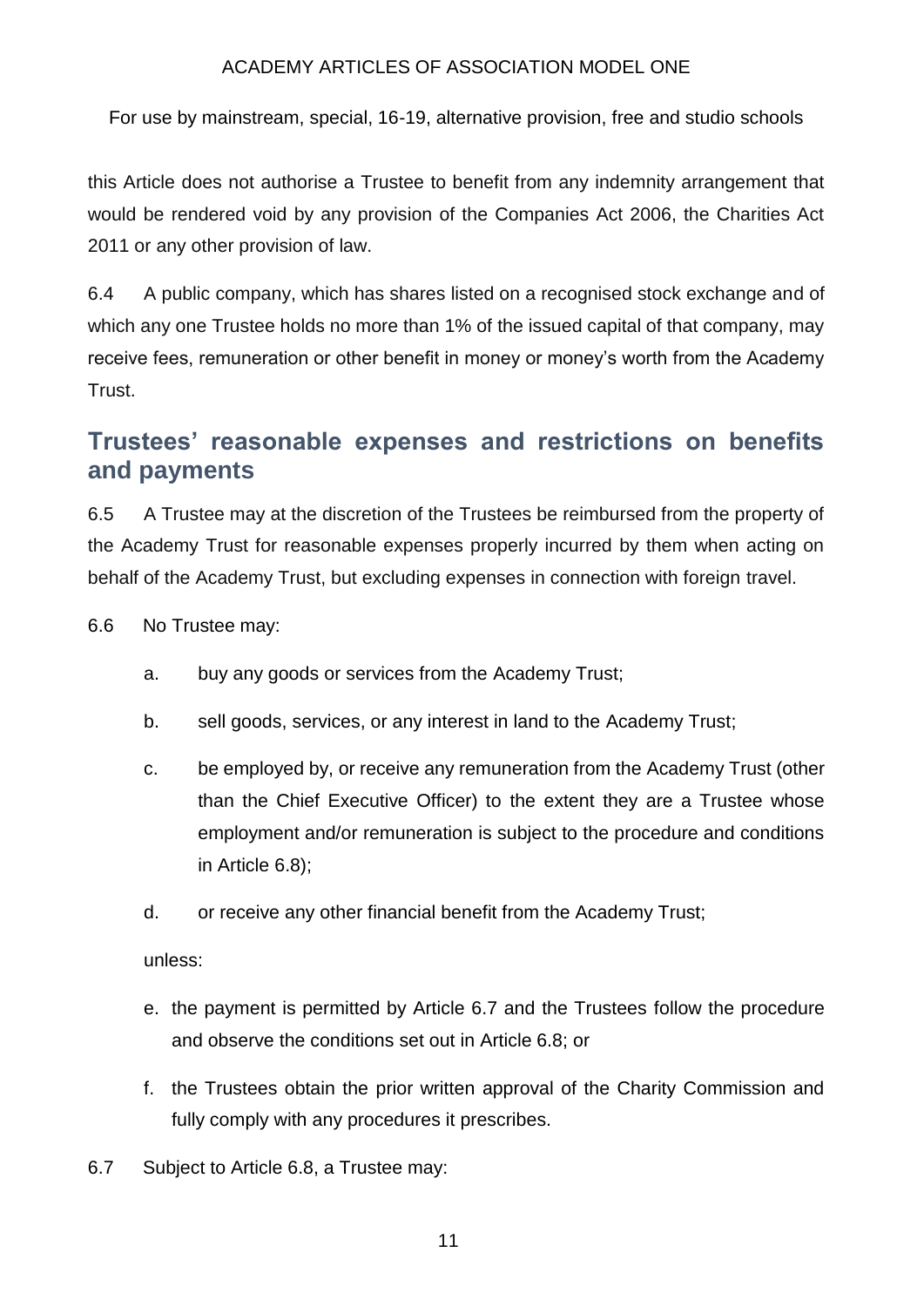For use by mainstream, special, 16-19, alternative provision, free and studio schools

- a. receive a benefit from the Academy Trust in the capacity of a beneficiary of the Academy Trust;
- b. be employed by the Academy Trust or enter into a contract for the supply of goods or services to the Academy Trust, other than for acting as a Trustee;
- c. receive interest on money lent to the Academy Trust at a reasonable and proper rate not exceeding 2% per annum below the base rate of a clearing bank to be selected by the Trustees, or 0.5%, whichever is the higher; and
- d. receive rent for premises let by the Trustee to the Academy Trust if the amount of the rent and the other terms of the lease are reasonable and proper.

6.8 The Academy Trust and its Trustees may only rely upon the authority provided by Article 6.7 if each of the following conditions is satisfied:

- a. the remuneration or other sums paid to the Trustee does not exceed an amount that is reasonable in all the circumstances;
- b. the Trustee is absent from the part of any meeting at which there is discussion of:
	- i. their employment, remuneration, or any matter concerning the contract, payment or benefit; or
	- ii. their performance in the employment, or their performance of the contract; or
	- iii. any proposal to enter into any other contract or arrangement with them or to confer any benefit upon them that would be permitted under Article 6.7; or
	- iv. any other matter relating to a payment or the conferring of any benefit permitted by Article 6.7;
- c. the Trustee does not vote on any such matter and is not to be counted when calculating whether a quorum of Trustees is present at the meeting;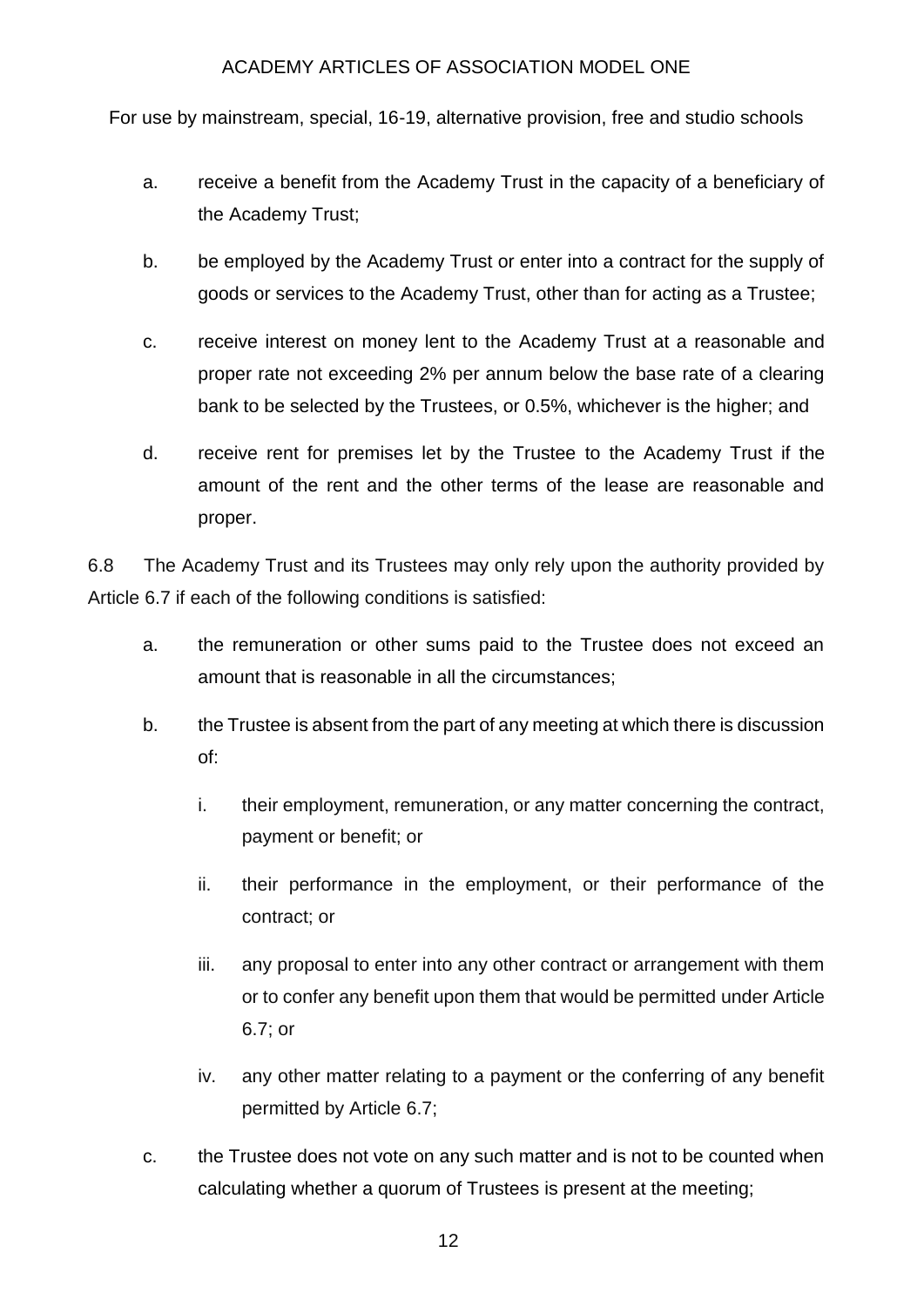For use by mainstream, special, 16-19, alternative provision, free and studio schools

- d. save in relation to employing or contracting with the Chief Executive Officer (to the extent they are a Trustee), the other Trustees are satisfied that it is in the interests of the Academy Trust to employ or to contract with that Trustee rather than with someone who is not a Trustee. In reaching that decision the Trustees must balance the advantage of employing a Trustee against the disadvantages of doing so (especially the loss of the Trustee's services as a result of dealing with the Trustee's conflict of interest);
- e. the reason for their decision is recorded by the Trustees in the minute book; and
- f. a majority of the Trustees then in office have received no such payments or benefit.

6.8A The provision in Article 6.6(c) that no Trustee may be employed by or receive any remuneration from the Academy Trust (other than the Chief Executive Officer to the extent they are a Trustee) does not apply to an employee of the Academy Trust who is subsequently elected or appointed as a Trustee save that this Article shall only allow such a Trustee to receive remuneration or benefit from the Academy Trust in their capacity as an employee of the Academy Trust and provided that the procedure as set out in Articles 6.8(b) and 6.8(c) is followed.

- 6.9 In Articles 6.2-6.4 and 6.6-6.8A:
	- a. "Academy Trust" shall include any company in which the Academy Trust:
		- holds more than 50% of the shares; or
		- controls more than 50% of the voting rights attached to the shares; or
		- has the right to appoint one or more directors to the board of the company;
	- b. "Trustee" shall include any child, stepchild, parent, grandchild, grandparent, brother, sister or spouse of the Trustee or any person living with the Trustee as their partner;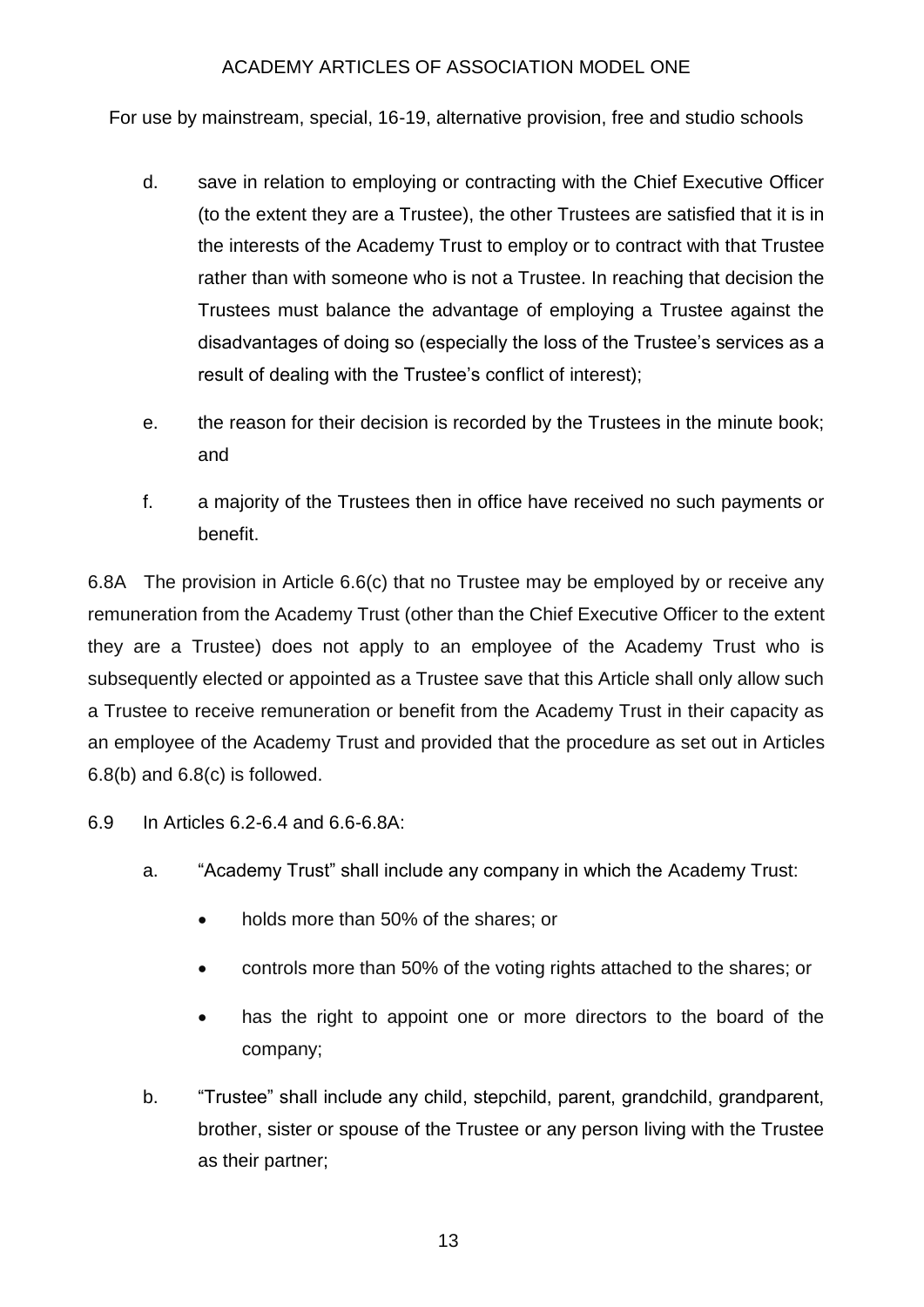For use by mainstream, special, 16-19, alternative provision, free and studio schools

- c. the employment or remuneration of a Trustee includes the engagement or remuneration of any firm or company in which the Trustee is:
	- i. a partner;
	- ii. an employee;
	- iii. a consultant;
	- iv. a director;
	- v. a member; or
	- vi. a shareholder, unless the shares of the company are that of a public company which are listed on a recognised stock exchange and the Trustee holds less than 1% of the issued capital.

## **Liability of Academy Trust Members**

7. The liability of the Members of the Academy Trust is limited.

8. Every Member of the Academy Trust undertakes to contribute such amount as may be required (not exceeding £10) to the Academy Trust's assets if it should be wound up while they are a Member or within one year after they cease to be a Member, for payment of the Academy Trust's debts and liabilities before they cease to be a Member, and of the costs, charges and expenses of winding up, and for the adjustment of the rights of the contributors among themselves.

## **Arrangements for Academy Trust property on closure of trust**

9. If the Academy Trust is wound up or dissolved and after all its debts and liabilities (including any under section 2 of the Academies Act 2010) have been satisfied there remains any property it shall not be paid to or distributed among the Members of the Academy Trust (except for a Member which is itself a charity fulfilling the criteria set out below), but shall be given or transferred to some other charity or charities having objects similar to the Objects which prohibits the distribution of its or their income and property to an extent at least as great as is imposed on the Academy Trust by Article 6 above, chosen by the Members of the Academy Trust at or before the time of dissolution and if that cannot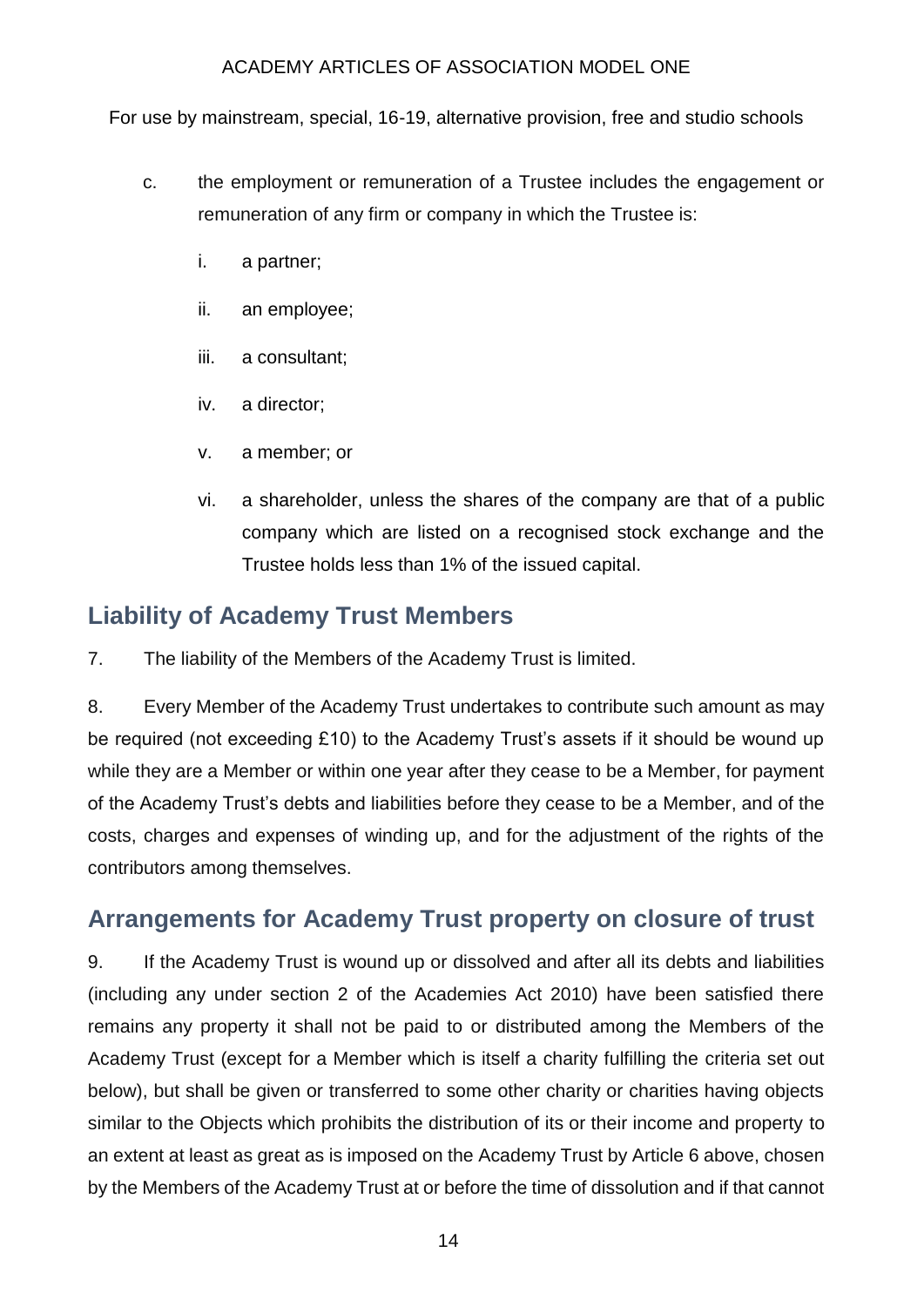For use by mainstream, special, 16-19, alternative provision, free and studio schools

be done then to some other charitable object.

10. Not used.

## **Restrictions on alterations to articles to protect charitable company status**

11. No alteration or addition shall be made to or in the provisions of the Articles which would have the effect: (a) that the Academy Trust would cease to be a company to which section 60 of the Companies Act 2006 applies; or (b) that the Academy Trust would cease to be a charity.

### **Members**

 $\overline{a}$ 

- 12. The Members of the Academy Trust<sup>4</sup> shall comprise:
	- a. the signatories to the Memorandum (until such time as they cease to be a Member);
	- b. Not used
	- c. Not used
	- d. any person appointed under Article 15A,

provided that at any time the minimum number of Members shall not be less than three.

- 12A. An employee of the Academy Trust cannot be a Member of the Academy Trust.
- 12B. There must be a majority of Members who are not also Trustees.

## **Rights to remove Members**

13. Each person entitled to appoint Members in Article 12 shall have the right from time

<sup>4</sup> There must be at least three signatories to the Memorandum of Association. The Department's strong preference, wherever possible, is for academy trusts to have at least five members. Having more members increases the range of perspectives represented and reduces the risk of concentrating power. It also ensures that Members can take decisions via special resolution (75% of members agree) without requiring unanimity, while minimising circumstances in which a split membership prevents decisions being taken by ordinary resolution (at least 51% of the Members are in favour).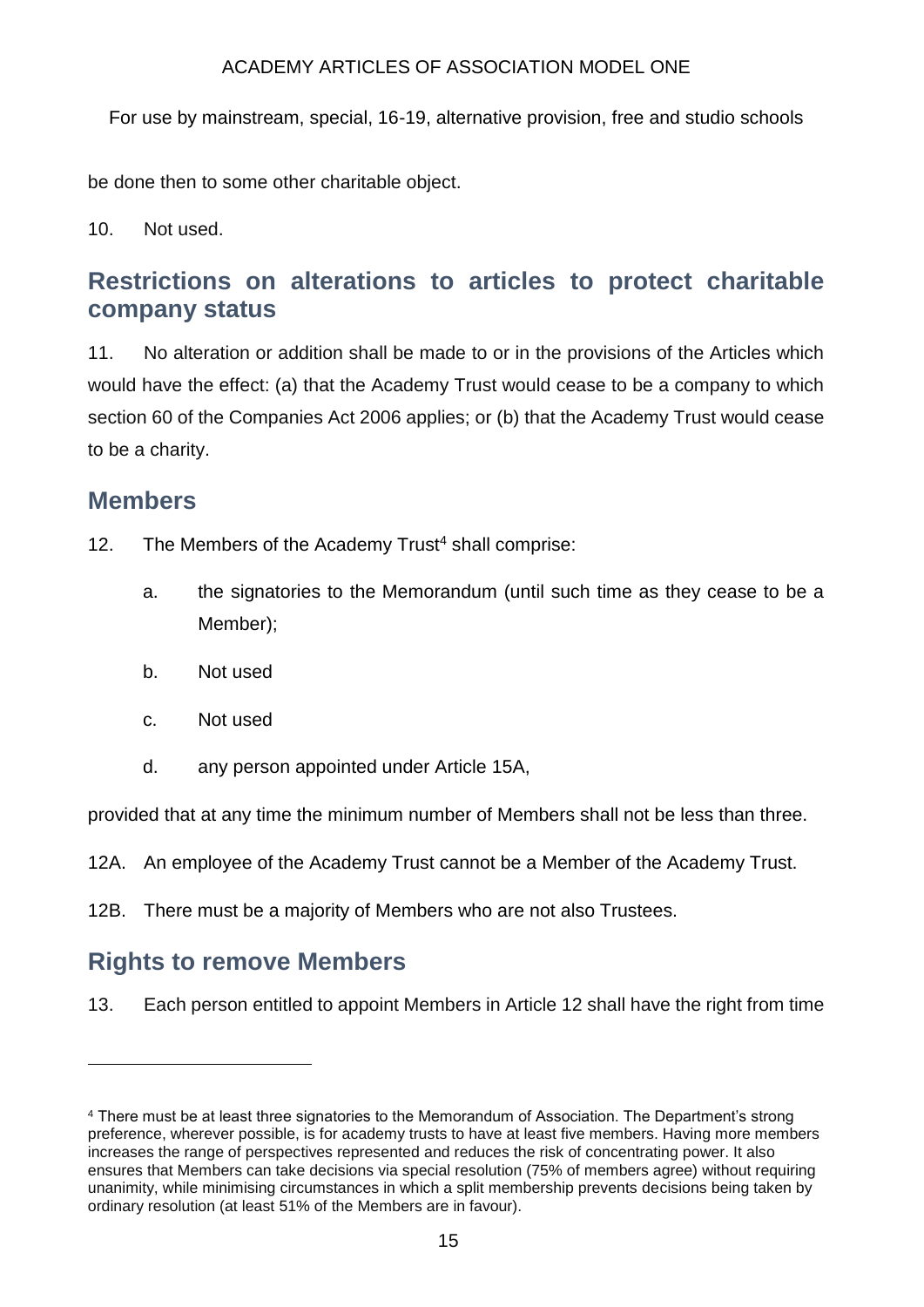For use by mainstream, special, 16-19, alternative provision, free and studio schools

to time by written notice delivered to the Office to remove any Member appointed by them and to appoint a replacement Member to fill a vacancy whether resulting from such removal or otherwise.

- 14. If any of the persons entitled to appoint Members in Article 12:
	- a. in the case of an individual, die or become legally incapacitated;
	- b. in the case of a corporate entity, cease to exist and are not replaced by a successor institution;
	- c. becomes insolvent or makes any arrangement or composition with their creditors generally; or
	- d. ceases to themselves be a Member,

their right to appoint Members under these Articles shall vest in the remaining Members.

## **Disqualification and termination of membership**

- 15. A Member shall cease to be a Member if:
	- a. that Member (which is an individual) dies or becomes incapable by reason of illness or injury of managing and administering their own affairs;
	- b. that Member has been declared bankrupt and/or their estate has been seized from their possession for the benefit of their creditors and the declaration or seizure has not been discharged, annulled or reduced, or if they are the subject of a bankruptcy restrictions order or an interim order;
	- c. that Member is a corporate entity and:
		- i. ceases to exist;
		- ii. a resolution or order is made for the Member to be wound up or to enter into administration;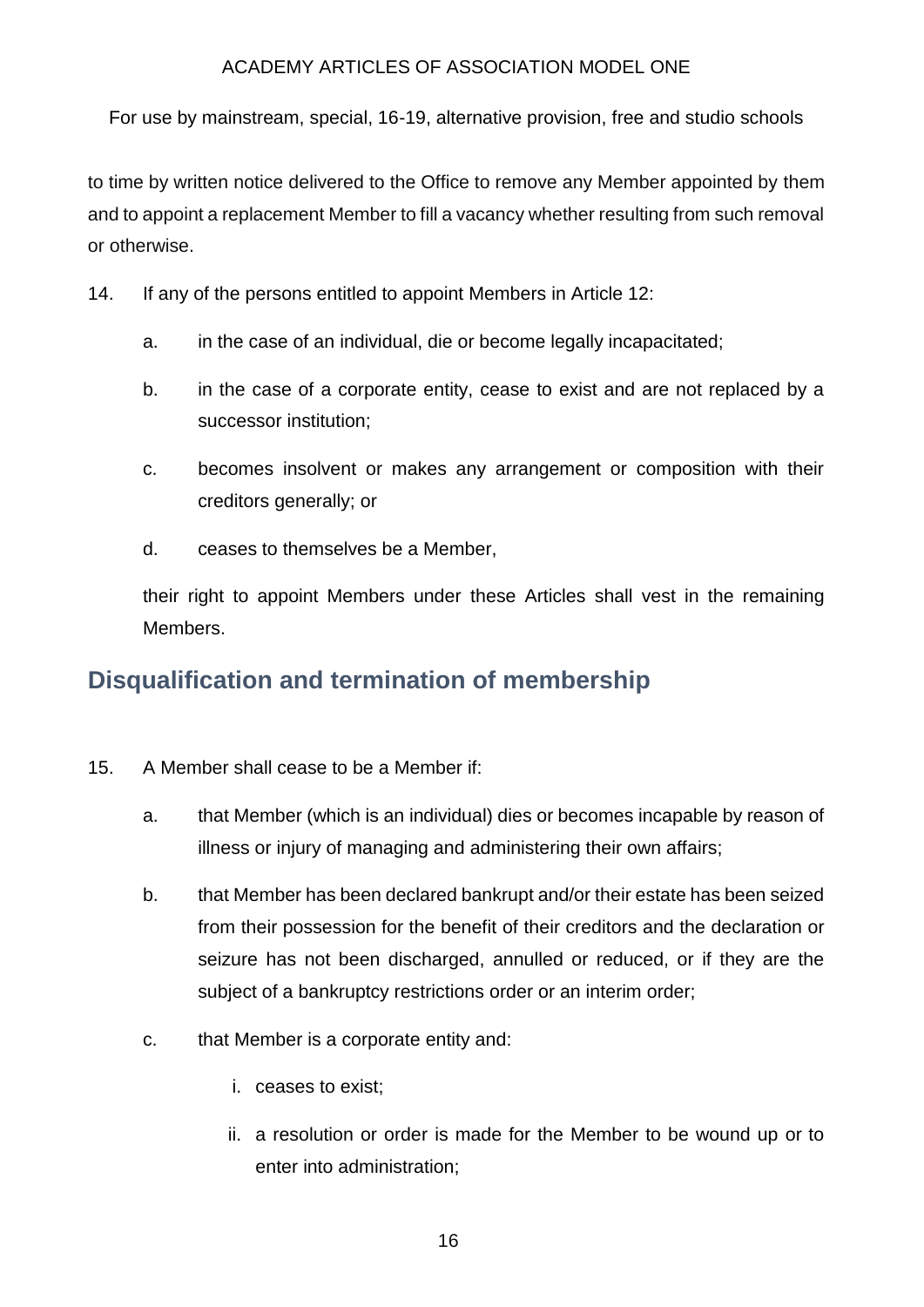For use by mainstream, special, 16-19, alternative provision, free and studio schools

- iii. enters into any arrangement or composition with its creditors; or
- iv. becomes insolvent;
- d. that Member has been convicted of a Serious Criminal Offence;
- e. that Member has not provided to the Chair a criminal records certificate at an enhanced disclosure level under section 113B of the Police Act 1997 or if such a certificate discloses information which the Chair considers would make that Member unsuitable for their role. If a dispute arises as to whether the Member should be disqualified, a referral shall be made to the Secretary of State to determine the matter. The determination of the Secretary of State shall be final;
	- f. that Member refuses to consent to any checks required by the Secretary of State under the provisions of the Funding Agreement or otherwise;
	- g. that Member is found to be unsuitable to be a Member by the Secretary of State under the provisions of the Funding Agreement;
	- h. that Member is employed by the Academy Trust;
	- i. that Member would be disqualified from being a Trustee of this Academy Trust for any other reason, regardless of whether they are also a Trustee.

15AA. Where, by virtue of these Articles a person becomes disqualified from holding, or continuing to hold office as a Member; and they are, or are proposed, to become such a Member, they shall upon becoming so disqualified give written notice of that fact to the Governance Professional.

### **Appointing and removing Members**

15A. The Members may agree by passing a special resolution to appoint such additional Members as they think fit.

16. In addition to Article 13, the Members may agree by passing a special resolution to remove any Member(s). The Member whose proposed removal is the subject of the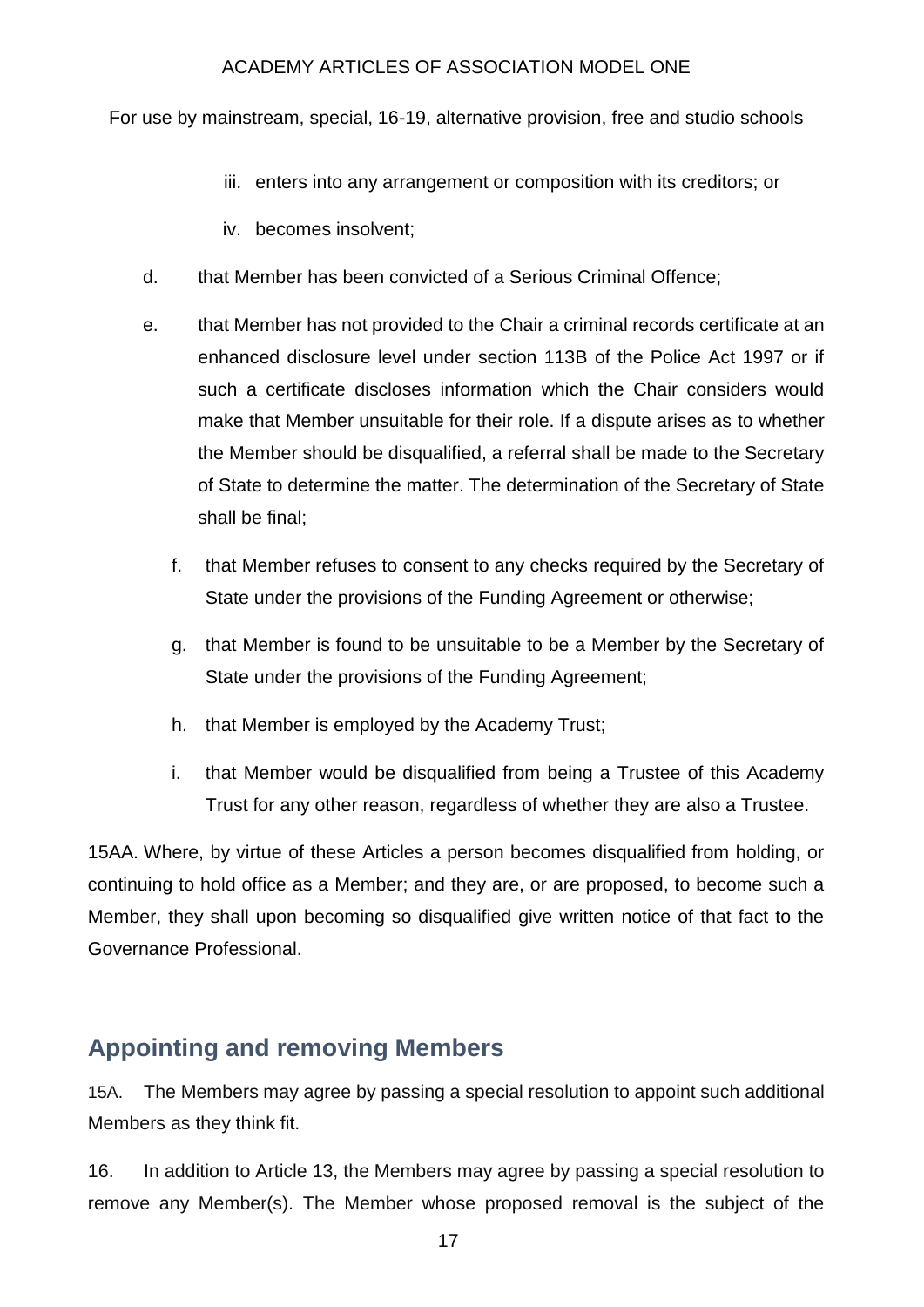For use by mainstream, special, 16-19, alternative provision, free and studio schools

resolution shall not be entitled to vote on that resolution.

# **Members and the charitable objects**

16A. In exercising their rights under these Articles and the Companies Act 2006, the Members shall not do anything or take any action which would cause the Academy Trust to contravene its Objects, and shall act in a way which they decide, in good faith, will be most likely to further the Objects of the Academy Trust.

## **Consent to become a Member**

17. Every person nominated to be a Member of the Academy Trust shall sign a written consent to become a Member and sign the register of Members on becoming a Member.

# **Member resignation**

18. Any Member may resign provided that after such resignation the number of Members is not less than three. A Member shall cease to be one immediately on the receipt by the Academy Trust of a notice in writing signed by the person or persons entitled to remove them under Articles 13 or 16 provided that no such notice shall take effect when the number of Members is less than three unless it contains or is accompanied by the appointment of a replacement Member.

# **General Meetings**

# **Annual General Meeting**

19. The Academy Trust shall hold an Annual General Meeting each Academy Financial Year in addition to any other meetings in that year, and shall specify the meeting as such in the notices calling it; and not more than fifteen months shall elapse between the date of one Annual General Meeting of the Academy Trust and that of the next. Provided that so long as the Academy Trust holds its first Annual General Meeting within eighteen months of its incorporation, it need not hold it in the year of its incorporation or the following year. The Annual General Meeting shall be held at such time and place as the Trustees shall appoint. All meetings other than the Annual General Meetings shall be called General Meetings.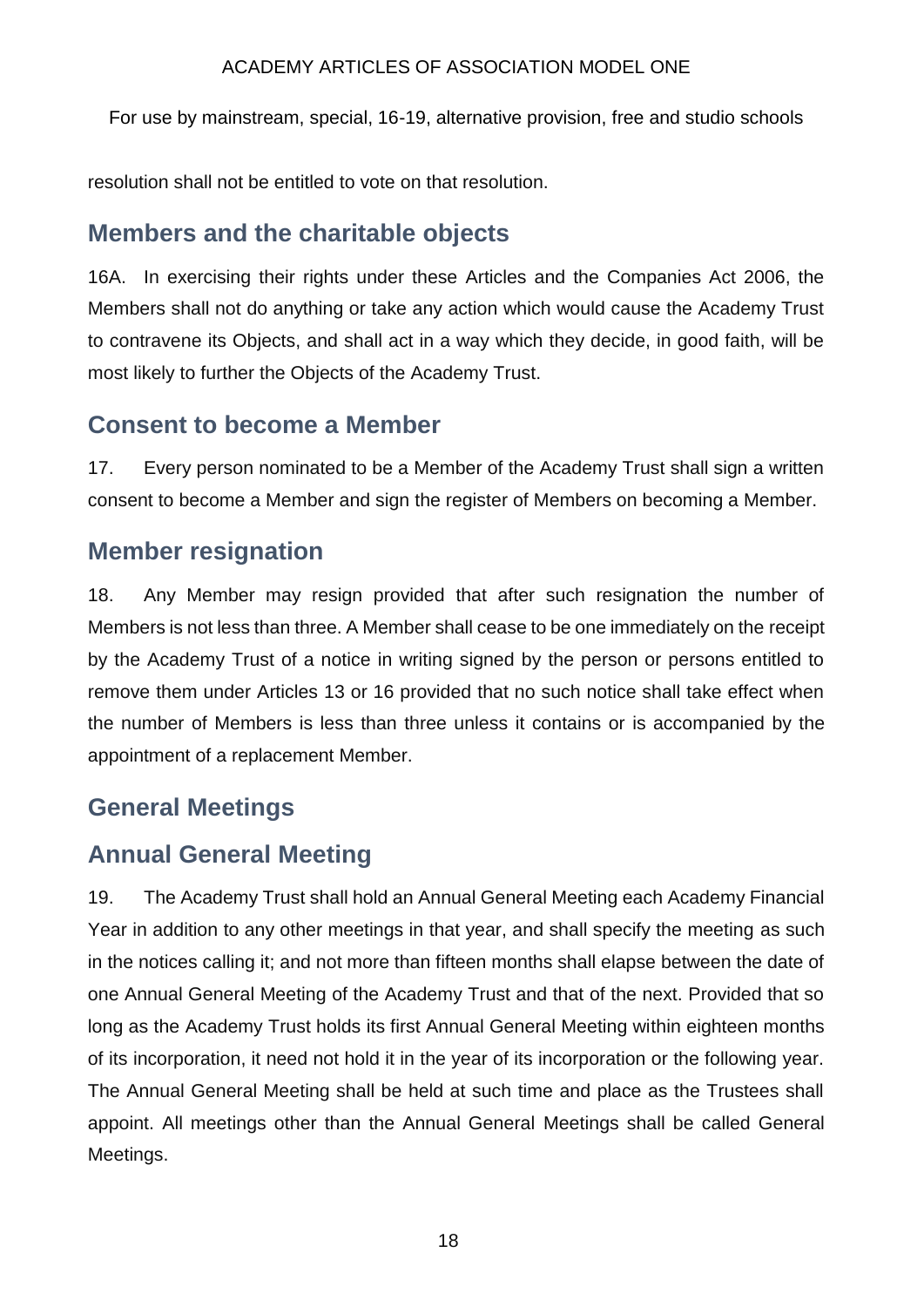For use by mainstream, special, 16-19, alternative provision, free and studio schools

## **Arrangements for General Meetings**

20. The Trustees may call General Meetings and, on the requisition of Members pursuant to the provisions of the Companies Act 2006, shall forthwith proceed to convene a General Meeting in accordance with that Act. If there are not within the United Kingdom sufficient Trustees to call a General Meeting, any Trustee or any Member of the Academy Trust may call a General Meeting.

## **Notice of General Meetings**

21. General meetings shall be called by at least fourteen clear days' notice but may be called by shorter notice if it is so agreed by a majority in number of Members having a right to attend and vote and together representing not less than 90% of the total voting rights at that meeting.

21A. The notice shall specify the time and place of the meeting and the general nature of the business to be transacted and, in the case of an Annual General Meeting, shall specify the meeting as such. The notice shall also state that the Member is entitled to appoint a proxy. The notice shall be given to all the Members, to the Trustees and auditors.

22. The accidental omission to give notice of a meeting to, or the non-receipt of notice of a meeting by, any person entitled to receive notice shall not invalidate the proceedings at that meeting.

## **Proceedings at General Meetings**

23. No business shall be transacted at any meeting unless a quorum is present. A quorum is a majority of Members present in person or by proxy and entitled to vote upon the business to be transacted.

23A. A person may attend a General Meeting by telephone or by any suitable electronic means by which all those participating in the meeting are able to communicate with all other participants.

23B. A person so participating by telephone or other communication shall be deemed to be present in person at the meeting and shall be counted in a quorum and entitled to vote. A meeting shall be deemed to take place where the largest group of those participating is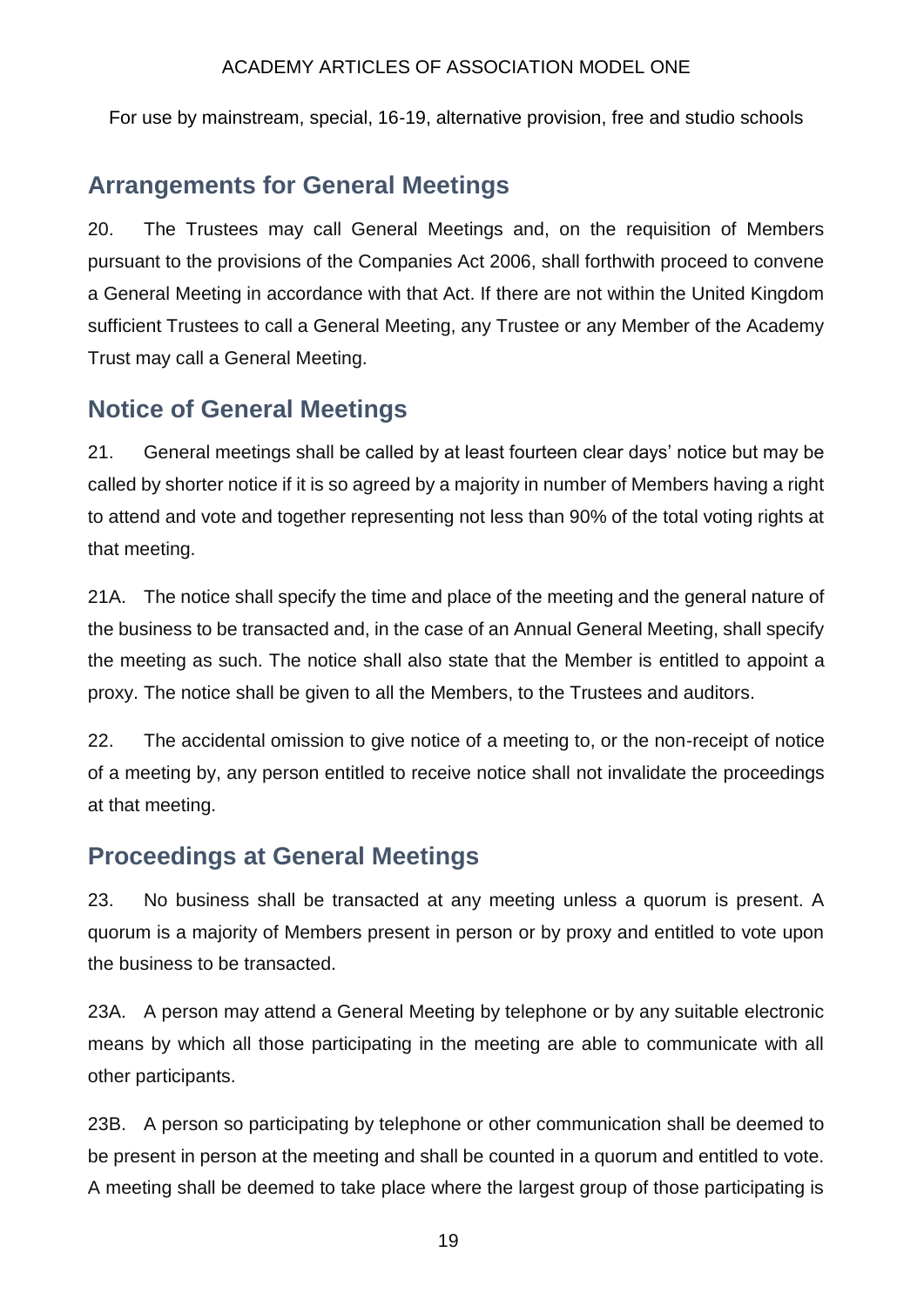For use by mainstream, special, 16-19, alternative provision, free and studio schools

assembled or, if there is no group which is larger than any other group, where the chair of the meeting is located at that time.

24. If a quorum is not present within half an hour from the time appointed for the meeting, or if during a meeting a quorum ceases to be present, the meeting shall stand adjourned to the same day in the next week at the same time and place or to such time and place as the Trustees may determine.

25. The Members present and entitled to vote at the meeting shall elect by ordinary resolution one of their number to be the chair and such election shall be binding on all Members and Trustees present at the meeting.

26. Not used.

27. A Trustee shall, notwithstanding that they are not a Member, be entitled to attend and speak at any General Meeting or Annual General Meeting.

28. The chair may, with the consent of a majority of the Members at a meeting at which a quorum is present (and shall if so directed by the meeting), adjourn the meeting from time to time and from place to place, but no business shall be transacted at any adjourned meeting other than the business which might properly have been transacted at the meeting had the adjournment not taken place. When a meeting is adjourned for fourteen days or more, at least seven clear days' notice shall be given specifying the time, date and place of the adjourned meeting and the general nature of the business to be transacted. Otherwise it shall not be necessary to give any such notice.

29. A resolution put to the vote of the meeting shall be decided on a show of hands unless before, or on the declaration of the result of the show of hands, a poll is duly demanded. Subject to the provisions of the Companies Act 2006, a poll may be demanded:

- a. by the chair; or
- b. by at least two Members having the right to vote at the meeting; or
- c. by a Member or Members representing not less than one-tenth of the total voting rights of all the Members having the right to vote at the meeting.
- 30. Unless a poll is duly demanded a declaration by the chair that a resolution has been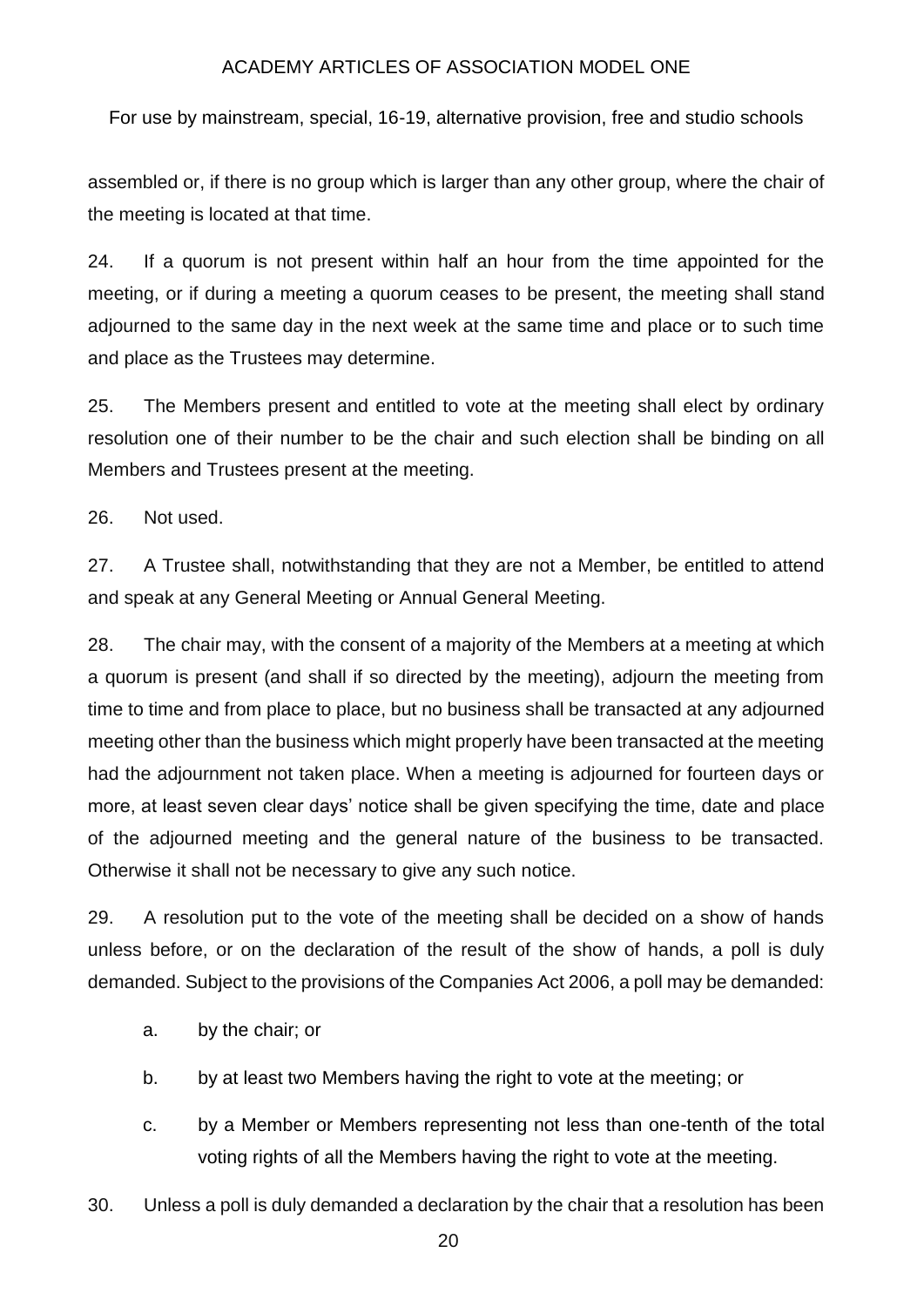For use by mainstream, special, 16-19, alternative provision, free and studio schools

carried or carried unanimously, or by a particular majority, or lost, or not carried by a particular majority and an entry to that effect in the minutes of the meeting shall be conclusive evidence of the fact without proof of the number or proportion of the votes recorded in favour of or against such resolution.

31. The demand for a poll may be withdrawn, before the poll is taken, but only with the consent of the chair. The withdrawal of a demand for a poll shall not invalidate the result of a show of hands declared before the demand for the poll was made.

32. A poll shall be taken as the chair directs and they may appoint scrutineers (who need not be Members) and fix a time, date and place for declaring the results. The result of the poll shall be deemed to be the resolution of the meeting at which the poll was demanded.

33. A poll demanded on the election of the chair or on a question of adjournment shall be taken immediately. A poll demanded on any other question shall be taken either immediately or at such time, date and place as the chair directs not being more than thirty days after the poll is demanded. The demand for a poll shall not prevent the continuance of a meeting for the transaction of any business other than the question on which the poll is demanded. If a poll is demanded before the declaration of the result of a show of hands and the demand is duly withdrawn, the meeting shall continue as if the demand had not been made.

34. No notice need be given of a poll not taken immediately if the time, date and place at which it is to be taken are announced at the meeting at which it is demanded. In other cases at least seven clear days' notice shall be given specifying the time, date and place at which the poll is to be taken.

35. A resolution in writing, which includes a resolution in electronic form, agreed by such number of Members as required if it had been proposed at a General Meeting shall be as effectual as if it had been passed at a General Meeting duly convened and held provided that a copy of the proposed resolution has been sent to every Member. The resolution may consist of several instruments in the like form each agreed by one or more Members.

21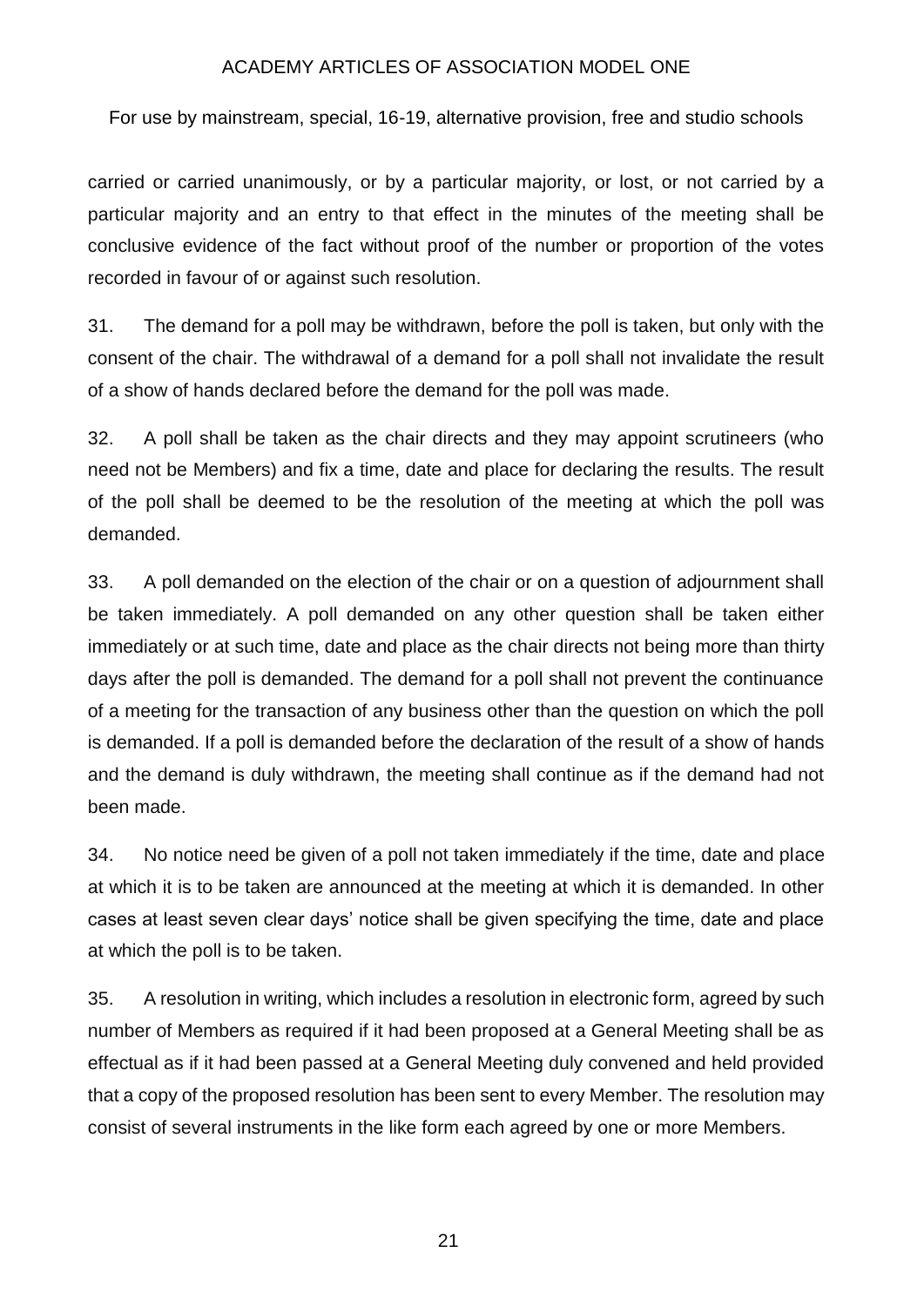For use by mainstream, special, 16-19, alternative provision, free and studio schools

### **Votes of Members**

36. On the show of hands every Member present in person shall have one vote. On a poll every Member present in person or by proxy shall have one vote.

37. Not used.

38. No Member shall be entitled to vote at any General Meeting unless all moneys then payable by them to the Academy Trust have been paid.

39. No objections shall be raised to the qualification of any person to vote at any General Meeting except at the meeting or adjourned meeting at which the vote objected to is tendered, and every vote not disallowed at the meeting shall be valid. Any objection made in due time shall be referred to the chair whose decision shall be final and conclusive.

# **Voting by proxy**

40. An instrument appointing a proxy shall be in writing, signed by or on behalf of the appointer and shall be in the following form (or in a form as near thereto as circumstances allow or in any other form which is usual or which the Trustees may approve):

> "I/We, …….., of ………, being a Member/Members of the above named Academy Trust, hereby appoint …… of ……, or in their absence, …….. of ……. as my/our proxy to attend, speak and vote in my/our name[s] and on my/our behalf at the annual general meeting/ general meeting of the Academy Trust to be held on …..20[ ], and at any adjournment thereof.

Signed on ….. 20[ ]"

41. Where it is desired to afford Members an opportunity of instructing the proxy how they shall act the instrument appointing a proxy shall be in the following form (or in a form as near thereto as circumstances allow or in any other form which is usual or which the Trustees may approve):

> "I/We, ……., of ……., being a Member/Members of the above named Academy Trust, hereby appoint …. of ……., or in their absence, ….. of ……, as my/our proxy to attend, speak and vote in my/our name[s] and on my/our behalf at the annual general meeting/ general meeting of the Academy Trust, to be held on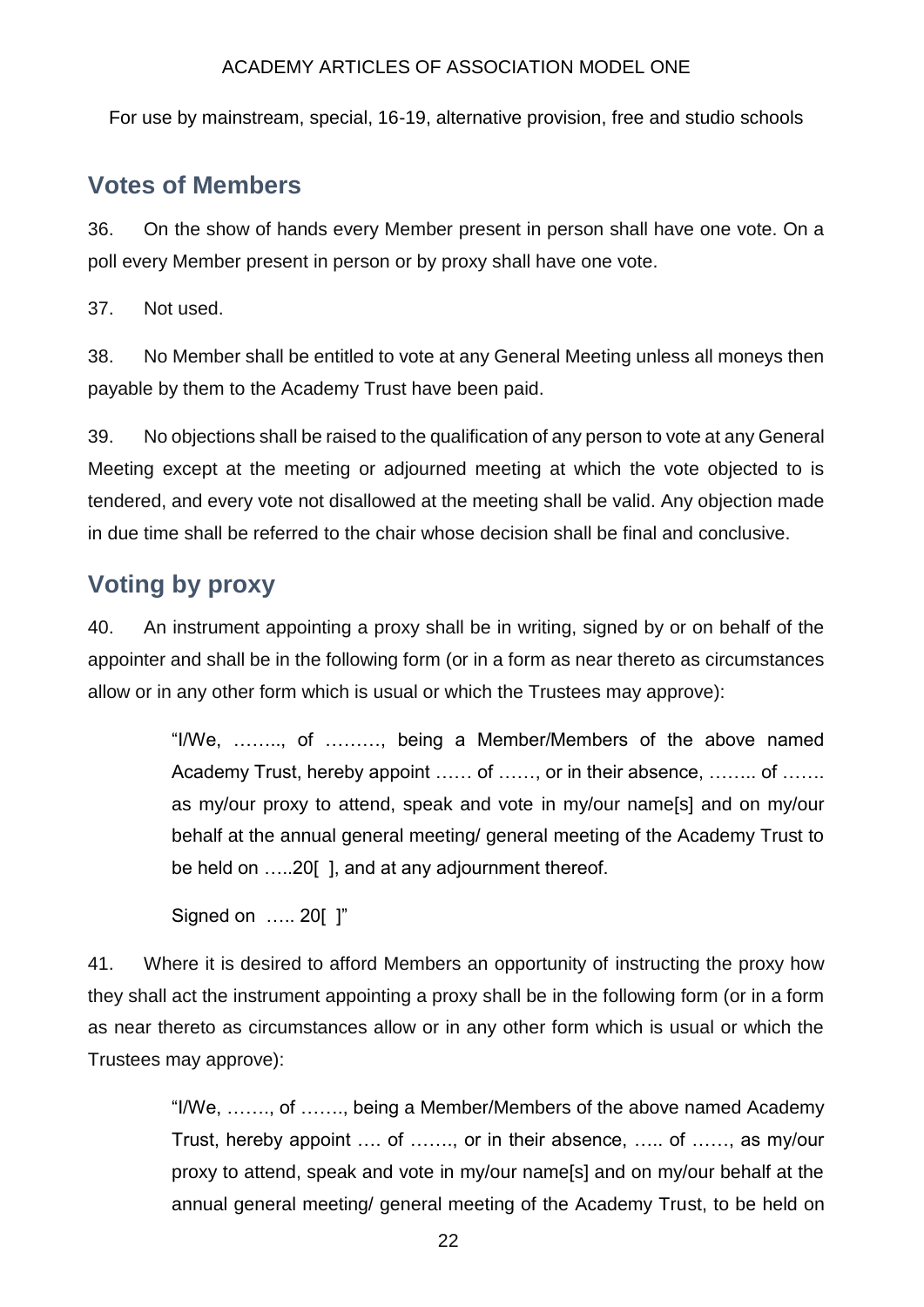For use by mainstream, special, 16-19, alternative provision, free and studio schools

.... 20 [], and at any adjournment thereof.

This form is to be used in respect of the resolutions mentioned below as follows:

Resolution No. 1 \*for \* against

Resolution No. 2 \*for \* against.

• Strike out whichever is not desired.

Unless otherwise instructed, the proxy may vote as they think fit or abstain from voting.

Signed on 20[ ]"

42. The instrument appointing a proxy and any authority under which it is signed or a copy of such authority certified by a notary or in some other way approved by the Trustees may:

- a. be deposited at the Office or at such other place within the United Kingdom as is specified in the notice convening the meeting or in any instrument of proxy sent out by the Academy Trust in relation to the meeting not less than 48 hours before the time for holding the meeting or adjourned meeting at which the person named in the instrument proposes to vote; or
- b. in the case of a poll taken more than 48 hours after it is demanded, be deposited as aforesaid after the poll has been demanded and not less than 24 hours before the time appointed for the taking of the poll; or
- c. where the poll is not taken forthwith but is taken not more than 48 hours after it was demanded, be delivered at the meeting at which the poll was demanded to the chair or to the Governance Professional or to any Trustee,

and an instrument of proxy which is not deposited or delivered in a manner so permitted shall be invalid.

43. A vote given or poll demanded by proxy or by the duly authorised representative of a corporation shall be valid notwithstanding the previous determination of the authority of the person voting or demanding a poll unless notice of the determination was received by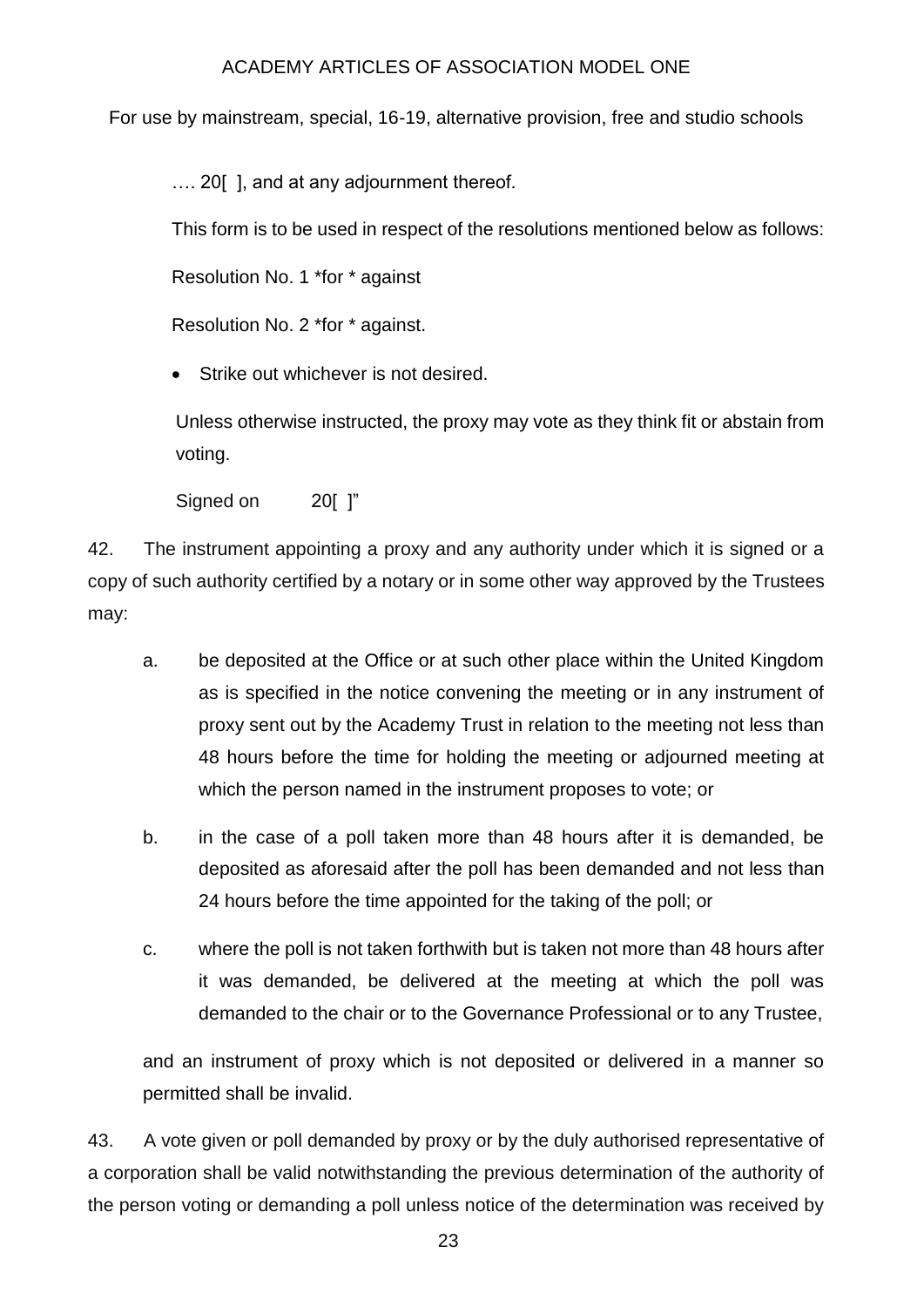For use by mainstream, special, 16-19, alternative provision, free and studio schools

the Academy Trust at the Office or at such other place at which the instrument of proxy was duly deposited before the commencement of the meeting or adjourned meeting at which the vote given or the poll demanded or (or in the case of a poll taken otherwise than on the same day as the meeting or adjourned meeting) the time appointed for taking the poll.

44. Any organisation which is a Member of the Academy Trust may by resolution of its board of directors or other governing body authorise such person as it thinks fit to act as its representative at any meeting of the Academy Trust, and the person so authorised shall be entitled to exercise the same powers on behalf of the organisation which they represent as that organisation could exercise if it were an individual Member of the Academy Trust.

## **Trustees**

45. The number of Trustees shall be not less than three but (unless otherwise determined by ordinary resolution) shall not be subject to any maximum.

46. Subject to Articles 48-49 and 53, the Academy Trust shall have the following Trustees:

- a. up to 10 Trustees, appointed under Article 50;
- b. Not used
- c. a minimum of two Parent Trustees elected or appointed under Articles 53-56 in the event that no Local Governing Committees are established under Article 100a or if no provision is made for at least two Parent Local Governors on each established Local Governing Committee pursuant to Article 101A.
- 47. The Academy Trust may also have any Co-opted Trustee appointed under Article 58.

48. The first Trustees shall be those persons named in the statement delivered pursuant to sections 9 and 12 of the Companies Act 2006.

49. Future Trustees shall be appointed or elected, as the case may be, under these Articles. Where it is not possible for such a Trustee to be appointed or elected due to the fact that an Academy has not yet been established, then the relevant Article or part thereof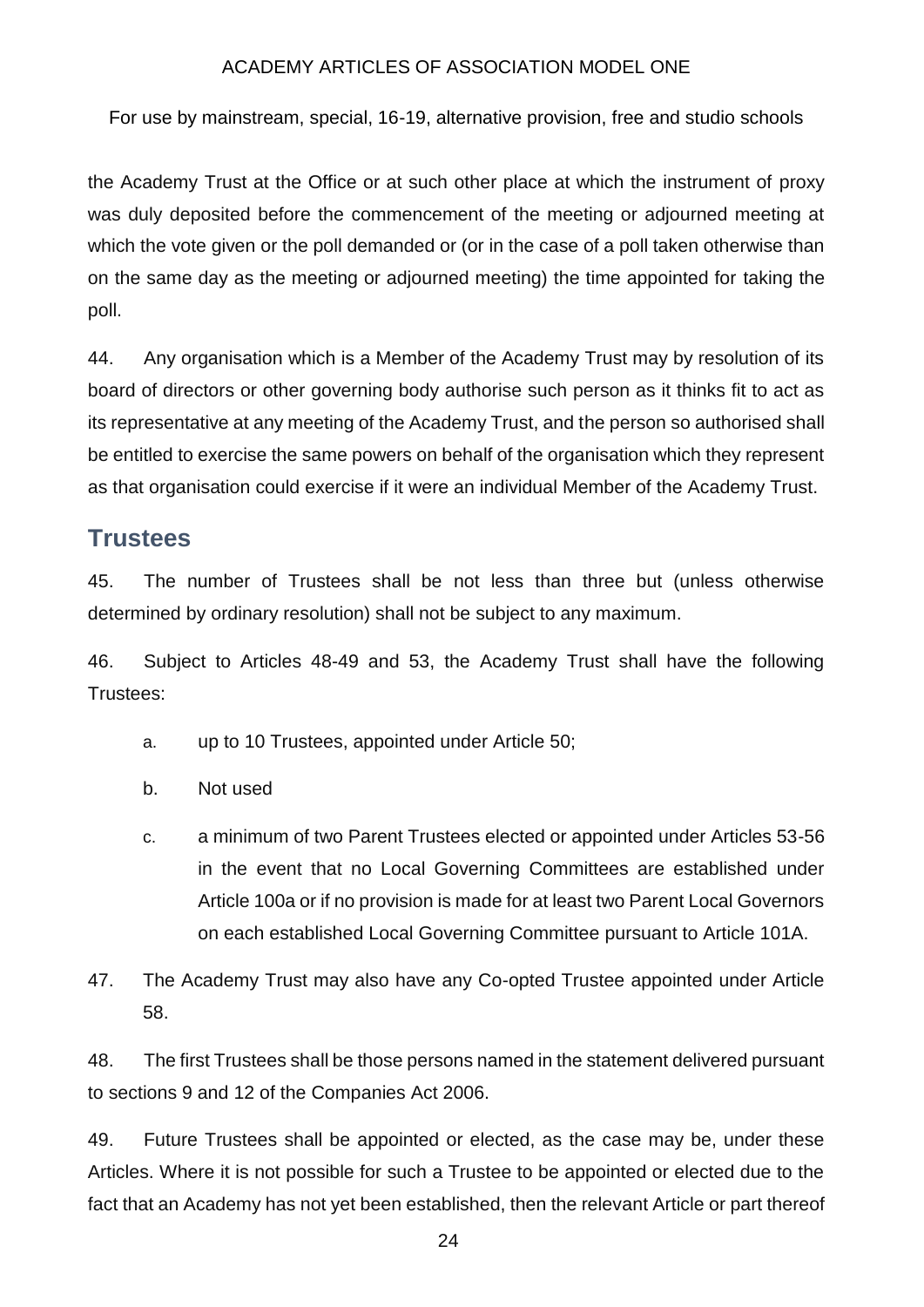For use by mainstream, special, 16-19, alternative provision, free and studio schools

shall not apply.

### **Appointment of Trustees**

50. The Members may appoint by ordinary resolution up to 10Trustees.

50A. Not used

50B. The total number of Trustees including the Chief Executive Officer if they so choose to act as Trustee under Article 57 who are employees of the Academy Trust shall not exceed one third of the total number of Trustees.<sup>5</sup>

51. Not used.

52. Not used.

1

### **Parent Trustees**

53. In circumstances where the Trustees have not appointed Local Governing Committees in respect of the Academies as envisaged in Article 100a or if no provision is made for at least two Parent Local Governors on each established Local Governing Committee pursuant to Article 101A there shall be a minimum of two Parent Trustees and otherwise such number as the Members shall decide who shall be appointed or elected in accordance with Articles 54 - 56.

## **Election of Parent Trustees and Parent Local Governors**

54. Parent Trustees and Parent Local Governors shall be elected or, if the number of Parents standing for election is less than the number of vacancies, appointed (in accordance with the terms of reference determined by the Trustees from time to time). The elected or appointed Parent Trustees must be a Parent of a registered pupil at one or more of the Academies at the time when they are elected or appointed. The elected (or, if the number of Parents standing for election is less than the number of vacancies, appointed) Parent Local Governors of the Local Governing Committee must be a Parent of a

<sup>5</sup> Whilst the members can decide whether to appoint the trust's CEO/Principal as a trustee, the Department's strong preference is for no other employees to serve as trustees in order to retain clear lines of accountability through the trust's single executive leader.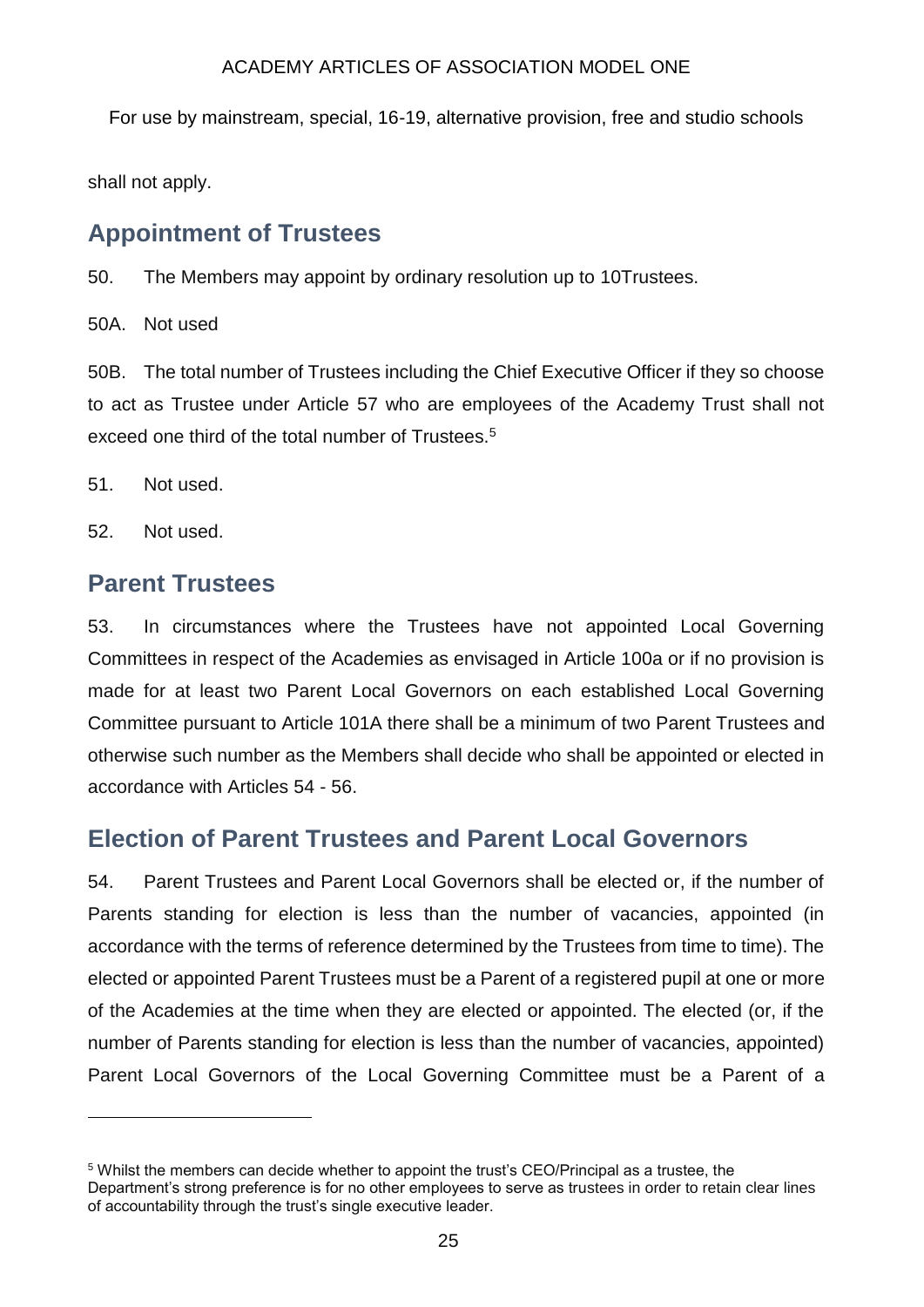For use by mainstream, special, 16-19, alternative provision, free and studio schools

registered pupil at one or more of the Academies overseen by the Local Governing Committee at the time when they are elected or appointed.

54AA In the case of 16-19 Academies, references to 'a Parent of a registered pupil at one or more of the Academies' in Article 54 shall be deemed to be references to 'a Parent of a registered student at that 16-19 Academy' or, in circumstances where no Parent of a registered student at the 16-19 Academy is willing or able to act as a Parent Trustee or a Parent Local Governor, references to 'a Parent of a registered pupil at one or more of the Academies' shall be deemed to be references to 'a Parent of a child of above compulsory school age but not above the age of 19.

54A. The number of Parent Trustees and Parent Local Governors required shall be made up by Parent Trustees and Parent Local Governors appointed by the Trustees if the number of Parents standing for election is less than the number of vacancies.

55. The Trustees shall make all necessary arrangements for, and determine all other matters relating to, an election of the Parent Trustees or Parent Local Governors, including term dates and any question of whether a person is a Parent of a registered pupil at one of the Academies. Any election of the Parent Trustees or Parent Local Governors which is contested shall be held by secret ballot. For the purposes of any election of Parent Local Governors, any Parent of a registered pupil at the Academies overseen by the Local Governing Committee shall be eligible to vote.

56. In appointing a Parent Trustee or Parent Local Governor the Trustees shall appoint a person who is the Parent of a registered pupil at an Academy as described in Article[s] 54 [and 54AA]; or where the Trustees are exercising their power to appoint a Parent Trustee or Parent Local Governor and it is not reasonably practical to appoint a Parent as described in Articles 54 and 54AA, then the Trustees may appoint a person who is the Parent of a child within the age range of at least one of the Academies or, in the case of an appointment to a Local Governing Committee, the age range of at least one of the Academies overseen by that Local Governing Committee.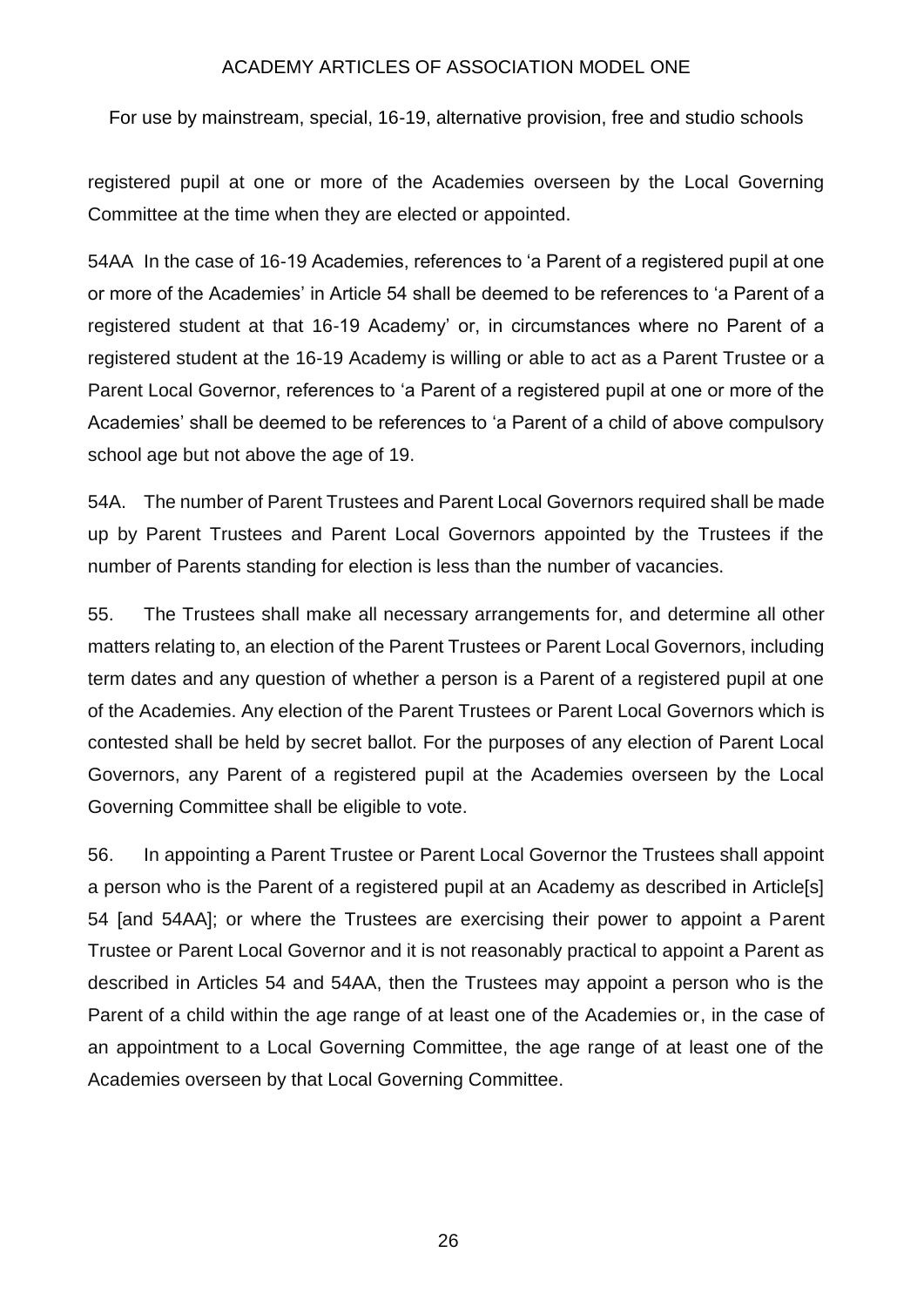For use by mainstream, special, 16-19, alternative provision, free and studio schools

## **Chief Executive Officer as Trustee**

57. Providing that the Chief Executive Officer agrees so to act, the Members may by ordinary resolution appoint the Chief Executive Officer as a Trustee.<sup>6</sup>

## **Co-opted Trustees**

58. The Trustees may appoint up to three Co-opted Trustees. A 'Co-opted Trustee' means a person who is appointed to be a Trustee by being Co-opted by Trustees who have not themselves been so appointed. The Trustees may not co-opt an employee of the Academy Trust as a Co-opted Trustee if thereby the number of Trustees who are employees of the Academy Trust would exceed one third of the total number of Trustees including the Chief Executive Officer to the extent they are a Trustee.

59 – 63. Not used.

## **Term of office**

- 64. The term of office for any Trustee shall be four years, save that:
	- a. This time limit shall not apply to any post which is held ex officio.
	- b. The term of office may be shorter than four years for any Trustee except for Parent Trustees, if the Members (or in the case of a Co-opted Trustee, the Trustees) determine this at the time of appointment of such Trustee.

Subject to remaining eligible to be a particular type of Trustee, any Trustee may be reappointed or re-elected.

## **Resignation and removal**

1

65. A Trustee may resign their office by notice to the Academy Trust (but only if at least

<sup>6</sup> Members should carefully consider the benefits and risks of appointing the CEO/Principal as a trustee, seeking evidence to support their decisions. Any CEO/Principal serving as trustee should be excluded from discussions about salary and performance and others where there may be a conflict of interest. In accordance with their charitable duties, trustees must exercise independent judgement at all times, challenge proposals and seek evidence from a range of sources to support robust decision-making.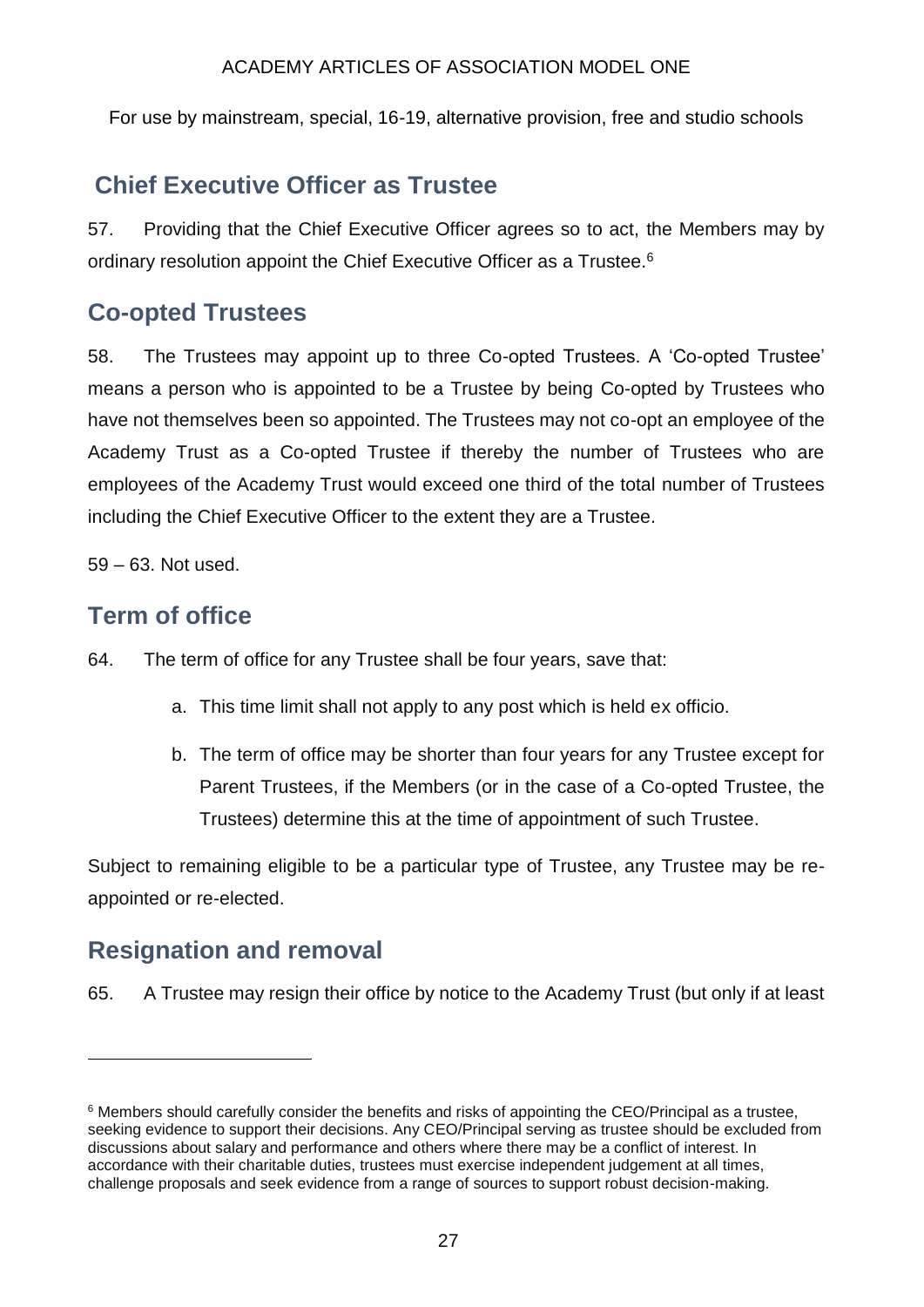For use by mainstream, special, 16-19, alternative provision, free and studio schools

three Trustees will remain in office when the notice of resignation is to take effect).

66. A Trustee may be removed by the person or persons who appointed or elected them, or otherwise by ordinary resolution of the Members in accordance with the Companies Act 2006.

67. Either the Trustee resigning, or those removing the Trustee shall give written notice thereof to the Governance Professional.

## **Disqualification of Trustees**

68. A Trustee must be aged 18 or over at the date of election or appointment. No current pupil or current student of any of the Academies shall be a Trustee.

69. A Trustee shall cease to hold office if they become incapable by reason of illness or injury of managing or administering their own affairs.

70. A Trustee shall cease to hold office if they are absent without the permission of the Trustees from all their meetings held within a period of six months and the Trustees resolve that the Trustee's office be vacated.

71. A person shall be disqualified from holding or continuing to hold office as a Trustee if:

- a. they have been declared bankrupt and/or their estate has been seized from their possession for the benefit of their creditors and the declaration or seizure has not been discharged, annulled or reduced; or
- b. they are the subject of a bankruptcy restrictions order or an interim order.

72. A person shall be disqualified from holding or continuing to hold office as a Trustee at any time when they are subject to a disqualification order or a disqualification undertaking under the Company Directors Disqualification Act 1986 or to an order made under section 429(2)(b) of the Insolvency Act 1986 (failure to pay under county court administration order).

73. A Trustee shall cease to hold office if they cease to be a Trustee by virtue of any provision in the Companies Act 2006, or are disqualified from acting as a trustee by virtue

28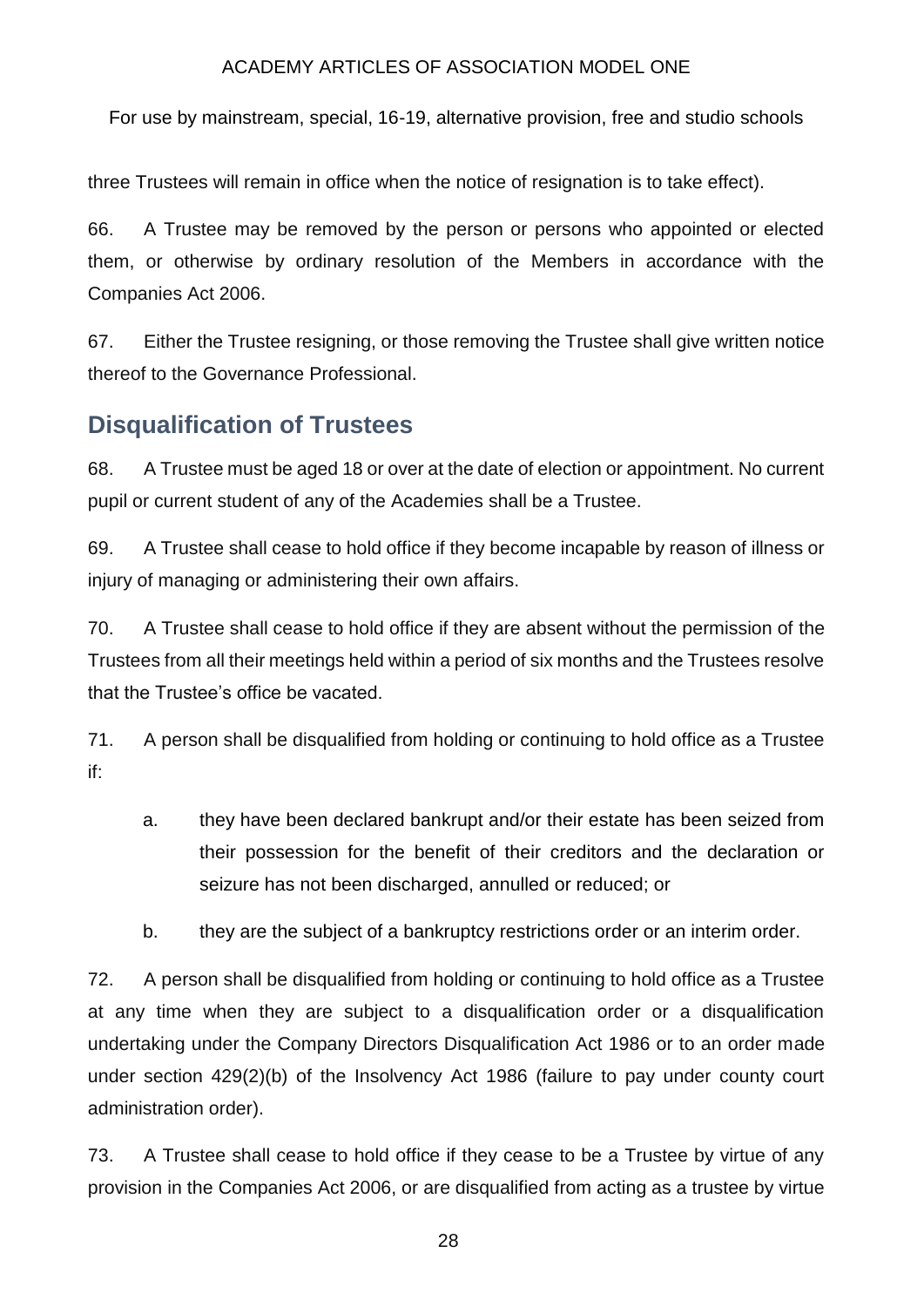For use by mainstream, special, 16-19, alternative provision, free and studio schools

of section 178 of the Charities Act 2011 (or any statutory re-enactment or modification of that provision).

74. A person shall be disqualified from holding or continuing to hold office as a Trustee if they have been removed from the office of charity trustee or trustee for a charity by an order made by the Charity Commission or the High Court on the grounds of any misconduct or mismanagement in the administration of the charity for which they were responsible or to which they were privy, or which their conduct contributed to or facilitated.

75. Not used.

76. Not used.

77. A person shall be disqualified from holding or continuing to hold office as a Trustee where they have, at any time, been convicted of a Serious Criminal Offence.

78. After the first Academy has opened, a person shall be disqualified from holding or continuing to hold office as a Trustee if that person does not provide the Chair with a criminal records certificate at an enhanced disclosure level under section 113B of the Police Act 1997 or if such a certificate discloses information which the Chair considers would make that person unsuitable for their role. If a dispute arises as to whether a person shall be disqualified, a referral shall be made to the Secretary of State to determine the matter. The determination of the Secretary of State shall be final.

78A A person (including the Chair) shall be disqualified from holding or continuing to hold office as a Trustee if that person:

- a. refuses to consent to any checks required by the Secretary of State under the provisions of the Funding Agreement, the Education (Independent School Standards) Regulations 2014 or otherwise; or
- b. is found to be unsuitable to be a Trustee by the Secretary of State under the provisions of the Funding Agreement or the Education (Independent School Standards) Regulations 2014.
- 79. Where, by virtue of these Articles a person becomes disqualified from holding, or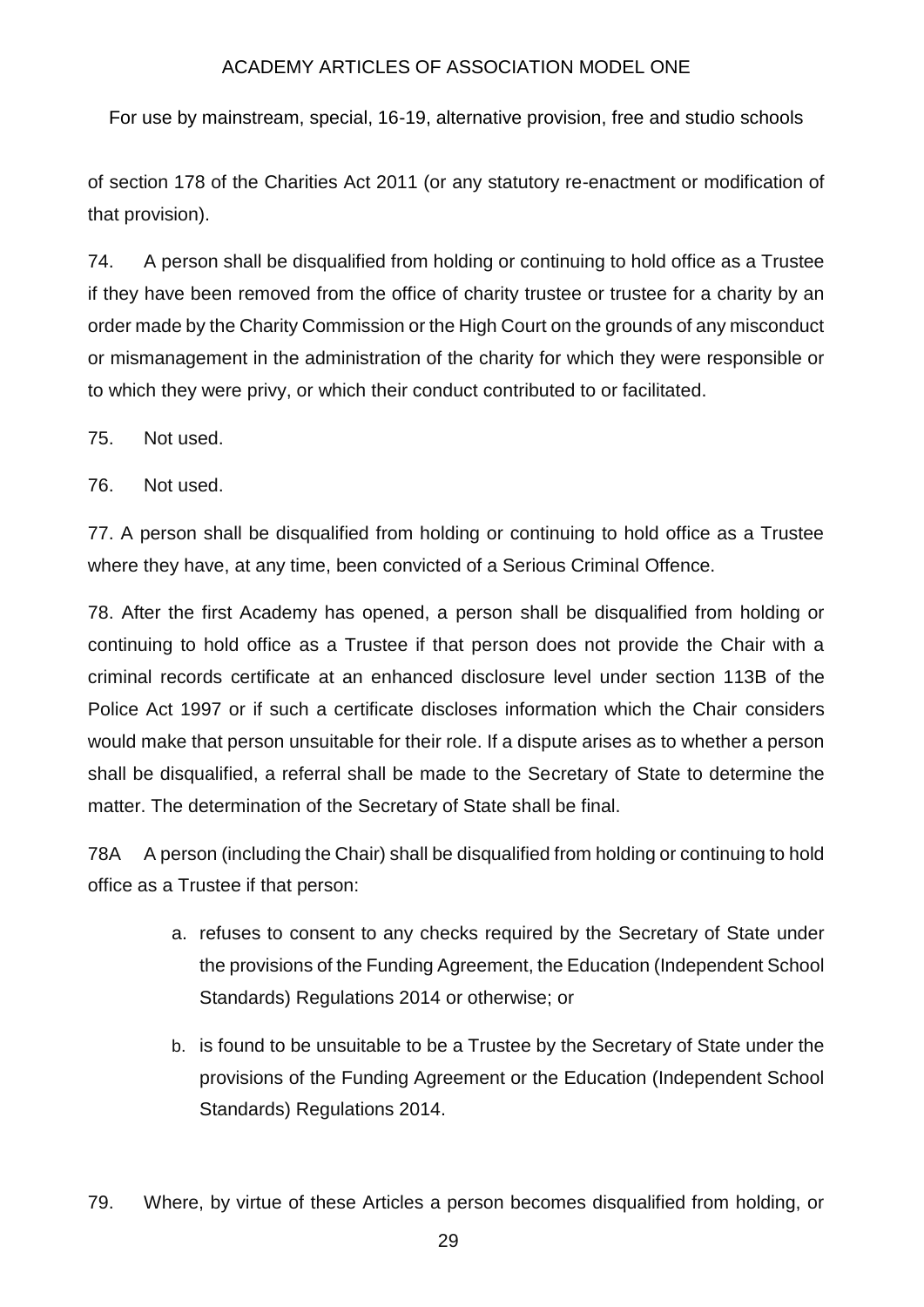For use by mainstream, special, 16-19, alternative provision, free and studio schools

continuing to hold office as a Trustee; and they are, or are proposed, to become such a Trustee, they shall upon becoming so disqualified give written notice of that fact to the Governance Professional.

## **Disqualification of those on committees including Local Governing Bodies**

80. Articles 68 to 74, Articles 77 to 78, Article 79 and Articles 97 to 98 also apply to any member of any committee or delegate of the Trustees including a Local Governing Committee who is not a Trustee.

### **Governance Professional to the Trustees**

81. The Trustees must appoint a Governance Professional. The Governance Professional shall be appointed by the Trustees for such term, at such remuneration and upon such conditions as they may think fit; and any Governance Professional so appointed may be removed by them. The Governance Professional shall not be a Trustee, or the Chief Executive Officer*.* Notwithstanding this Article, the Trustees may, where the Governance Professional fails to attend a meeting of theirs, appoint any one of their number or any other person to act as Governance Professional for the purposes of that meeting. The Governance Professional may, but need not be, the appointed company secretary of the Academy Trust.

### **Chair and Vice-Chair of the Trustees**

82. The Trustees shall each school year elect a Chair and a Vice-Chair from among their number. A Trustee who is employed by the Academy Trust shall not be eligible for election as Chair or Vice-Chair.

83. Subject to Article 84, the Chair or Vice-Chair shall hold office as such until a successor has been elected in accordance with Article 85.

84. The Chair or Vice-Chair may at any time resign their office by giving notice in writing to the Governance Professional. The Chair or Vice-Chair shall cease to hold office if they:

- a. cease to be a Trustee;
- b. are employed by the Academy Trust;
	- 30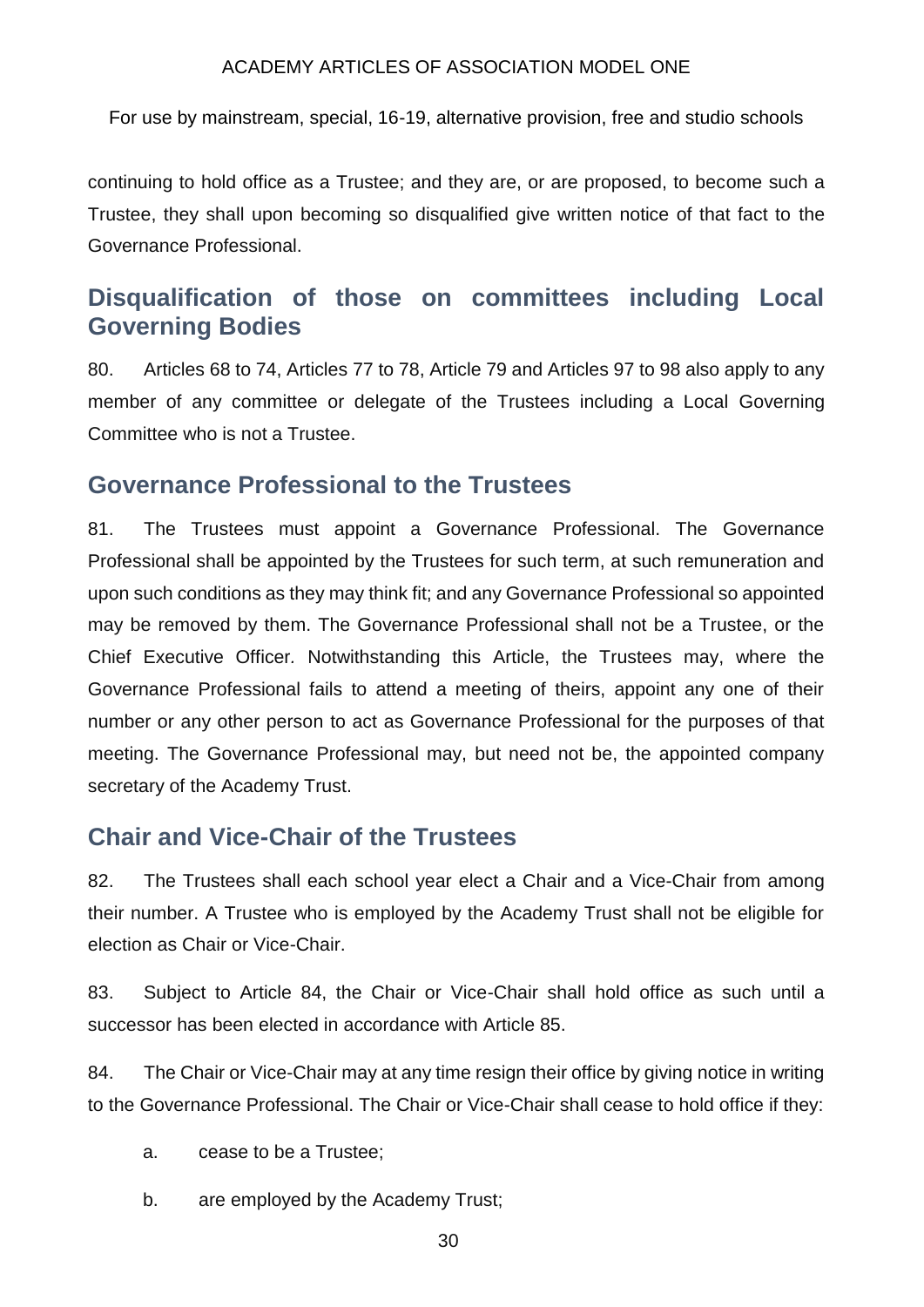For use by mainstream, special, 16-19, alternative provision, free and studio schools

c. are removed from office in accordance with these Articles; or

d. in the case of the Vice-Chair, they are elected in accordance with these Articles to fill a vacancy in the office of Chair.

85. Where by reason of any of the matters referred to in Article 84, a vacancy arises in the office of Chair or Vice-Chair, the Trustees shall at their next meeting elect one of their number to fill that vacancy.

86. Where the Chair is absent from any meeting or there is at the time a vacancy in the office of the Chair, the Vice-Chair shall act as the Chair for the purposes of the meeting.

87-89. Not used.

90. The Trustees may remove the Chair or Vice-Chair from office in accordance with these Articles.

91. A resolution to remove the Chair or Vice-Chair from office which is passed at a meeting of the Trustees shall not have effect unless:

- a. it is confirmed by a resolution passed at a second meeting of the Trustees held not less than fourteen days after the first meeting; and
- b. the matter of the Chair's or Vice-Chair's removal from office is specified as an item of business on the agenda for each of those meetings.

92. Before the Trustees resolve at the relevant meeting on whether to confirm the resolution to remove the Chair or Vice-Chair from office, the Trustee or Trustees proposing their removal shall at that meeting state their reasons for doing so and the Chair or Vice-Chair shall be given an opportunity to make a statement in response.

### **Powers of the Trustees**

93. Subject to provisions of the Companies Act 2006, the Articles and to any directions given by special resolution, the business of the Academy Trust shall be managed by the Trustees who may exercise all the powers of the Academy Trust. No alteration of the Articles and no such direction shall invalidate any prior act of the Trustees which would have been valid if that alteration had not been made or that direction had not been given.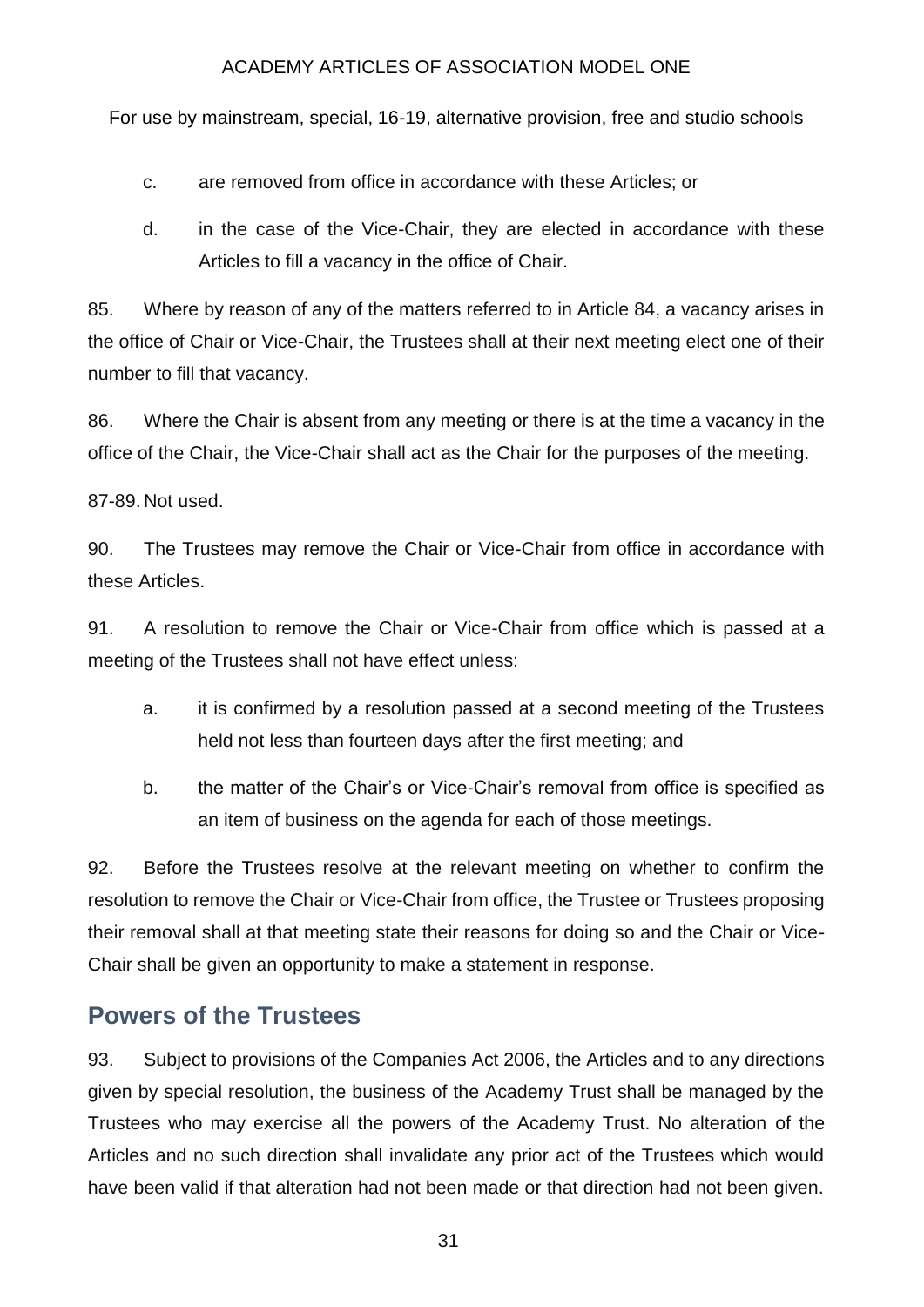For use by mainstream, special, 16-19, alternative provision, free and studio schools

The powers given by this Article shall not be limited by any special power given to the Trustees by the Articles and a meeting of Trustees at which a quorum is present may exercise all the powers exercisable by the Trustees.

94. In addition to all powers hereby expressly conferred upon them and without detracting from the generality of their powers under the Articles the Trustees shall have the following powers, namely:

- a. to expend the funds of the Academy Trust in such manner as they shall consider most beneficial for the achievement of the Objects and to invest in the name of the Academy Trust such part of the funds as they may see fit and to direct the sale or transposition of any such investments and to expend the proceeds of any such sale in furtherance of the Objects; and
- b. to enter into contracts on behalf of the Academy Trust.

95. In the exercise of their powers and functions, the Trustees may consider any advice given by the Chief Executive Officer to the extent they are not a Trustee and any other executive officer.

96. Any bank account in which any money of the Academy Trust is deposited shall be operated by the Trustees in the name of the Academy Trust. All cheques and orders for the payment of money from such an account shall be signed by at least two signatories authorised by the Trustees.

## **Conflicts of interest**

97. Any Trustee who has or can have any direct or indirect duty or personal interest (including but not limited to any Personal Financial Interest) which conflicts or may conflict with their duties as a Trustee shall disclose that fact to the Trustees as soon as they become aware of it. A Trustee must be absent from any discussions of the Trustees in which it is possible that a conflict will arise between their duty to act solely in the interests of the Academy Trust and any duty or personal interest (including but not limited to any Personal Financial Interest).

98. For the purpose of Article 97, a Trustee has a Personal Financial Interest in the employment or remuneration of, or the provision of any other benefit to, that Trustee as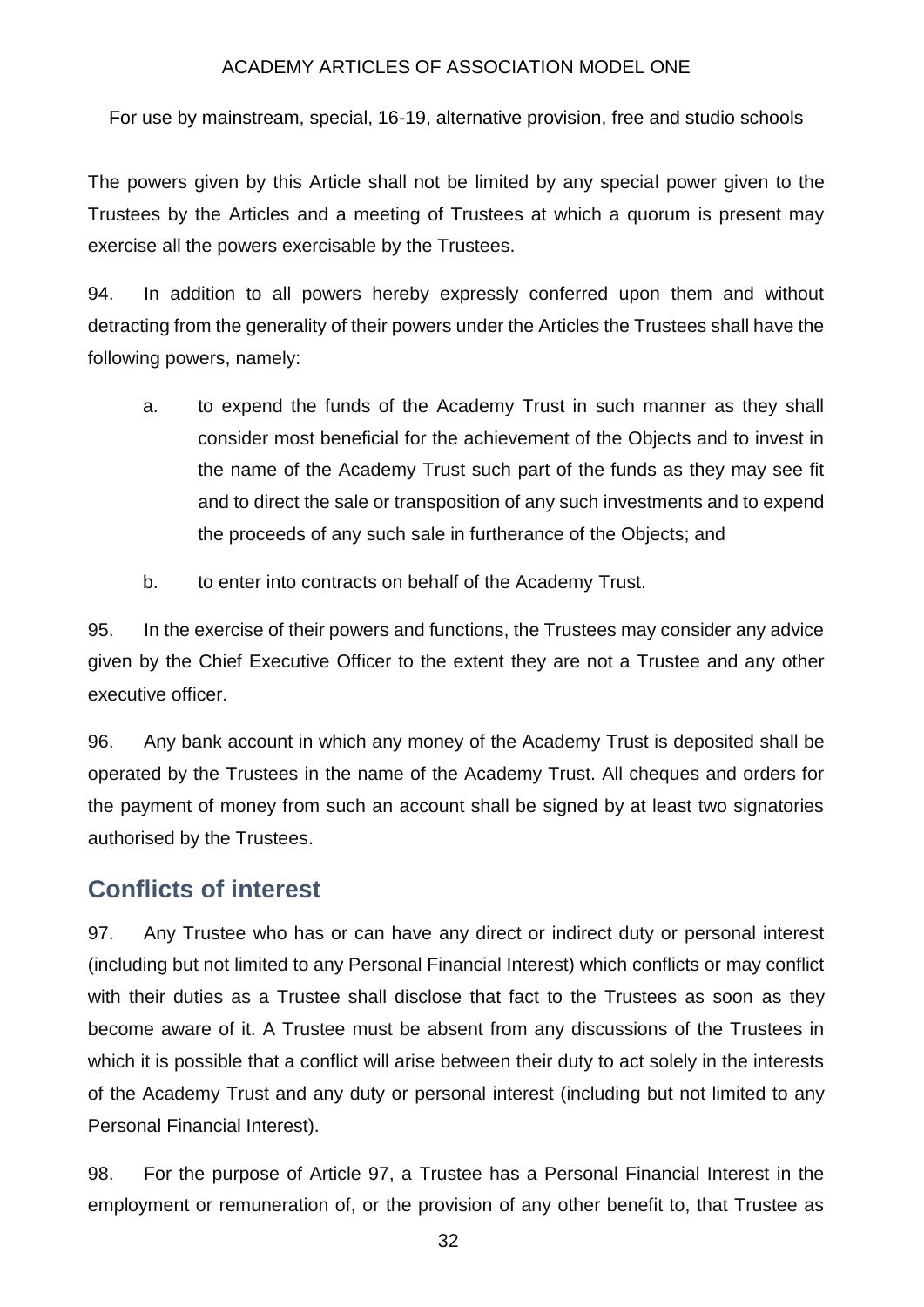For use by mainstream, special, 16-19, alternative provision, free and studio schools

permitted by and as defined by Articles 6.5-6.8A.

### **The minutes**

99. The minutes of the proceedings of a meeting of the Trustees shall be recorded and kept for the purpose by the person acting as Governance Professional for the purposes of the meeting; and shall be signed (subject to the approval of the Trustees) at the same or next subsequent meeting by the person acting as chair thereof.

### **Committees**

100. Subject to these Articles, the Trustees:

- a. may appoint committees to be known as Local Governing Committees for each Academy (and the same Local Governing Committee may be appointed for more than one Academy); and
- b. may establish any other committee.

101. Subject to these Articles, the constitution, membership and proceedings of any committee shall be determined by the Trustees. The establishment, terms of reference, constitution and membership of any committee of the Trustees shall be reviewed at least once in every twelve months. The membership of any committee of the Trustees may include persons who are not Trustees, provided that (with the exception of the Local Governing Committees) a majority of members of any such committee shall be Trustees. Except in the case of a Local Governing Committee, no vote on any matter shall be taken at a meeting of a committee of the Trustees unless the majority of members of the committee present are Trustees.

101A. The Trustees shall ensure that any Local Governing Committee shall include at least two Parent Local Governors.

- 102. Not used.
- 103. Not used.

104. The functions, duties and proceedings of the Local Governing Committees or committees shall be subject to regulations made by the Trustees from time to time. Local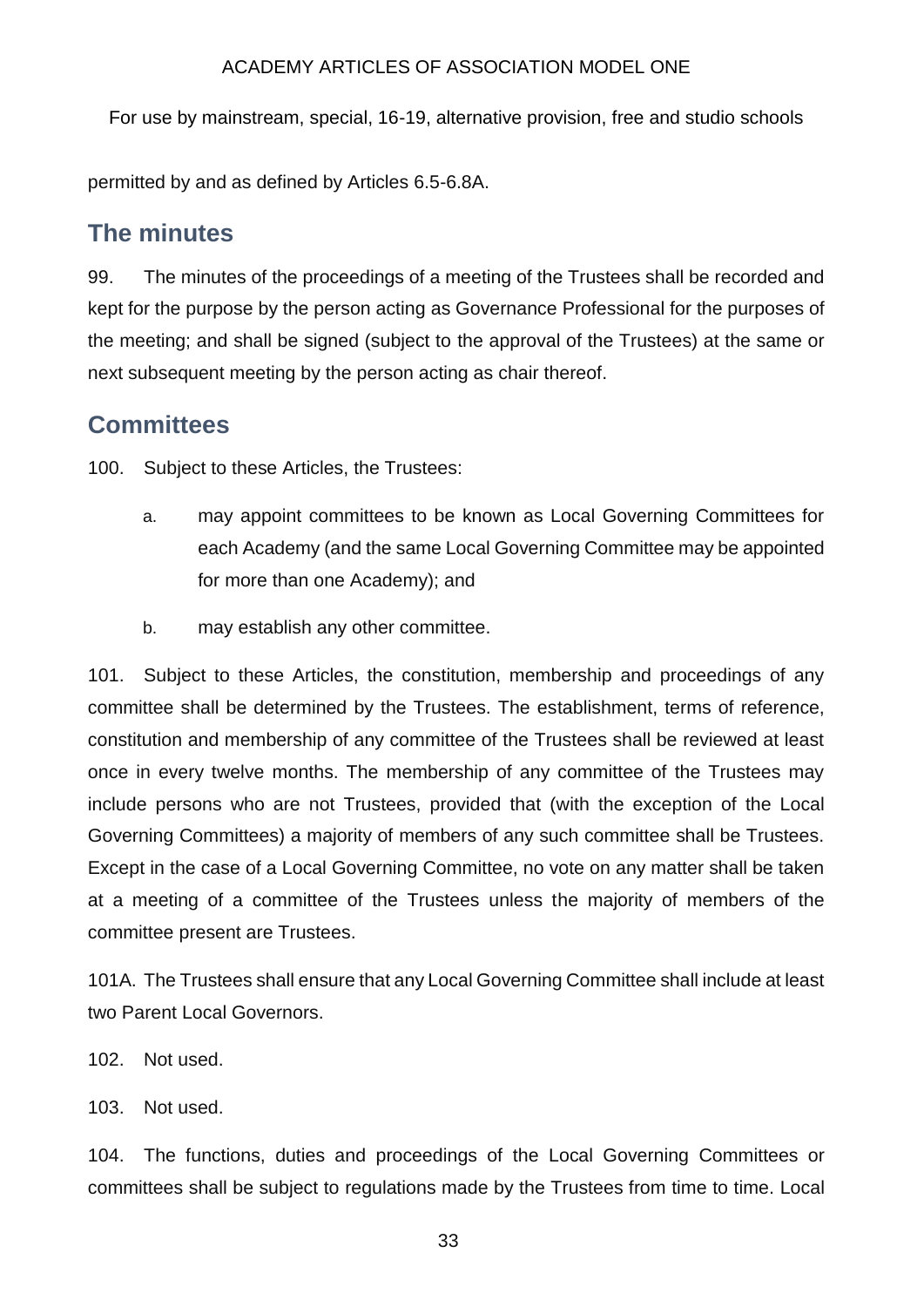For use by mainstream, special, 16-19, alternative provision, free and studio schools

Governing Committees may also be established solely for the purpose of fulfilling an advisory function to the board of Trustees.

## **Delegation**

105. The Trustees may delegate any of their powers or functions (including the power to sub-delegate) to any Trustee, committee (including any Local Governing Committee)], the Chief Executive Officer or any other holder of an executive office. Any such delegation shall be made in writing and subject to any conditions the Trustees may impose, and may be revoked or altered.

105A. A Trustee, committee (including any Local Governing Committee), the Chief Executive Officer or any other holder of an executive office to whom a power or function of the Trustees is delegated under Article 105 may further sub-delegate those powers or functions (or any of them) to a further person. Where any power or function of the Trustees is sub-delegated by any person to whom it has been delegated, that person must inform the Trustees as soon as reasonably practicable which powers and functions have been further delegated and to whom, and any such sub-delegation shall be made subject to any conditions the Trustees may impose, and may be revoked or altered by the Trustees.

106. Where any power or function of the Trustees has been exercised by any committee (including any Local Governing Committee), any Trustee, the Chief Executive Officer any other holder of an executive office, or a person to whom a power or function has been subdelegated under Article 105A, that person or committee shall report to the Trustees in respect of any action taken or decision made with respect to the exercise of that power or function at the meeting of the Trustees immediately following the taking of the action or the making of the decision.

# **Appointing and delegating to Chief Executive Officer**

107. The Trustees shall appoint the Chief Executive Officer and the Principals of the Academies. The Trustees may delegate such powers and functions as they consider are required by the Chief Executive Officer and the Principals for the internal organisation, management and control of the Academies (including the implementation of all policies approved by the Trustees and for the direction of the teaching and curriculum at the Academies).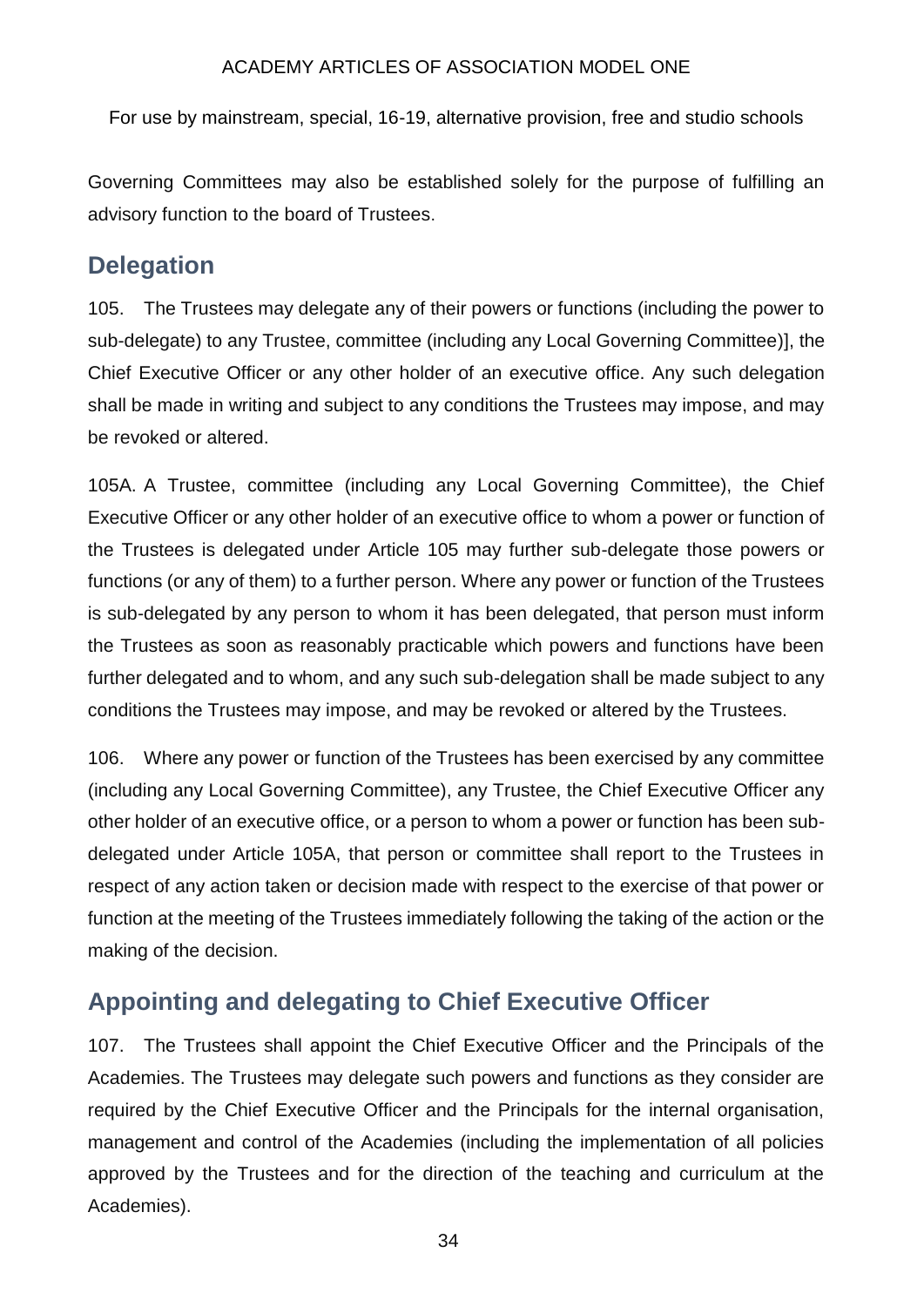For use by mainstream, special, 16-19, alternative provision, free and studio schools

## **Meetings of the Trustees**

### **Proceedings at Trustee meetings**

108. Subject to these Articles, the Trustees may regulate their proceedings as they think fit.

109. The Trustees shall hold at least three meetings in every school year. Meetings of the Trustees shall be convened by the Governance Professional. In exercising the functions under this Article the Governance Professional shall comply with any direction:

- a. given by the Trustees; or
- b. given by the Chair, or in their absence, the Vice-Chair, so far as such direction is not inconsistent with any direction given as mentioned in (a).

110. Any three Trustees may, by notice in writing given to the Governance Professional, requisition a meeting of the Trustees; and it shall be the duty of the Governance Professional to convene such a meeting as soon as is reasonably practicable.

111. Each Trustee shall be given at least seven clear days before the date of a meeting:

- a. notice in writing thereof by the Governance Professional, and sent to each Trustee at the address provided by each Trustee from time to time; and
- b. a copy of the agenda for the meeting,

provided that where the Chair or, in their absence, the Vice-Chair, so determines on the ground that there are matters demanding urgent consideration, it shall be sufficient if the written notice of a meeting, and the copy of the agenda thereof are given within such shorter period as they direct.

112. The convening of a meeting and the proceedings conducted thereat shall not be invalidated by reason of any individual not having received written notice of the meeting or a copy of the agenda thereof.

113. A resolution to rescind or vary a resolution carried at a previous meeting of the Trustees shall not be proposed at a meeting of the Trustees unless the consideration of the rescission or variation of the previous resolution is a specific item of business on the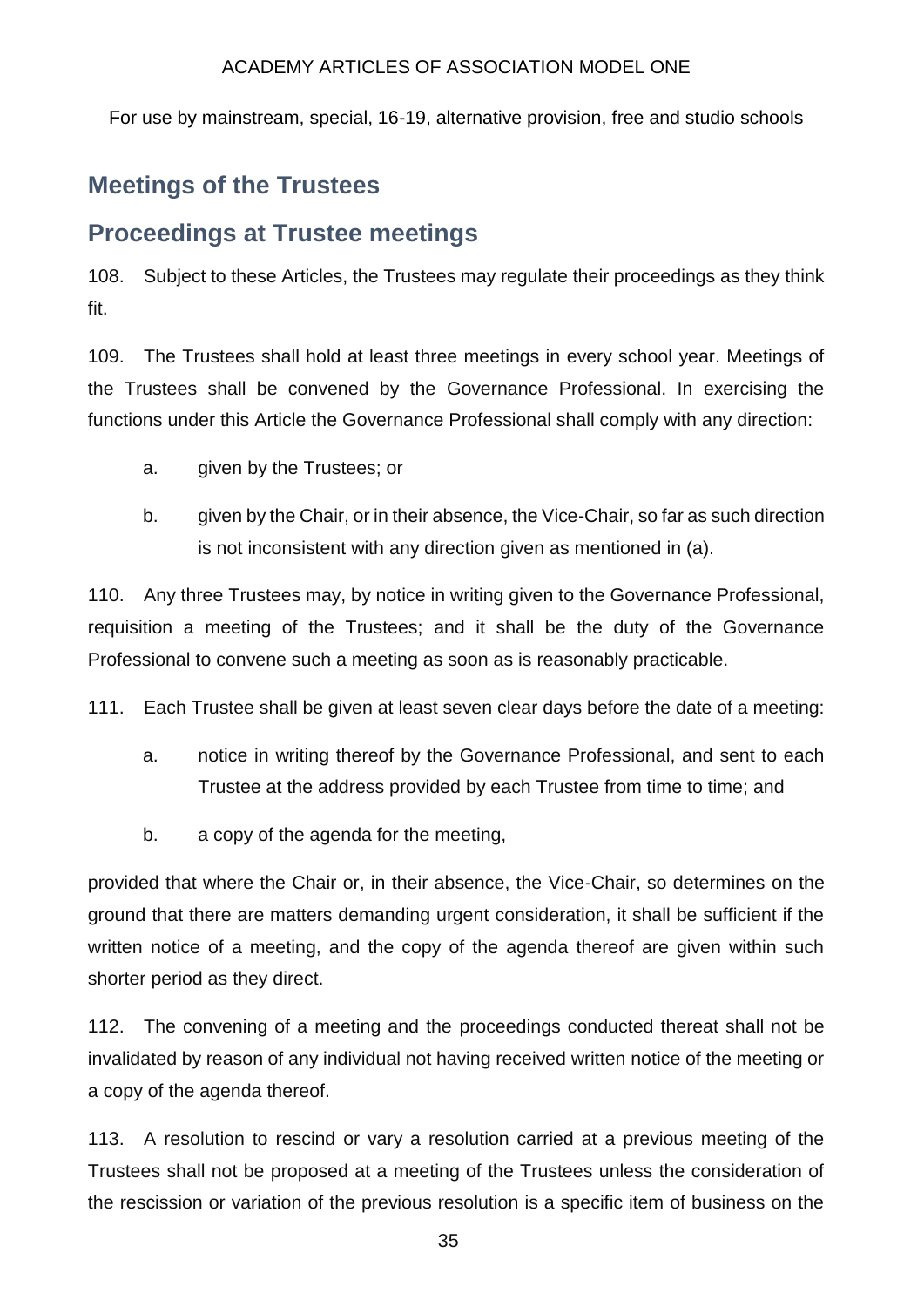For use by mainstream, special, 16-19, alternative provision, free and studio schools

agenda for that meeting.

114. A meeting of the Trustees shall be terminated forthwith if:

- a. the Trustees so resolve; or
- b. the number of Trustees present ceases to constitute a quorum for a meeting of the Trustees in accordance with Article 117, subject to Article 119.

115. Where in accordance with Article 114 a meeting is not held or is terminated before all the matters specified as items of business on the agenda for the meeting have been disposed of, a further meeting shall be convened by the Governance Professional as soon as is reasonably practicable, but in any event within seven days of the date on which the meeting was originally to be held or was so terminated.

116. Where the Trustees resolve in accordance with Article 114 to adjourn a meeting before all the items of business on the agenda have been disposed of, the Trustees shall before doing so determine the time and date at which a further meeting is to be held for the purposes of completing the consideration of those items, and they shall direct the Governance Professional to convene a meeting accordingly.

## **Quorum for Trustee meetings**

117. Subject to Article 119, the quorum for a meeting of the Trustees, and any vote on any matter thereat, shall be any three Trustees, or where greater, any one third (rounded up to a whole number) of the total number of Trustees holding office at the date of the meeting, who are in each case present at the meeting and entitled to vote on the matters to be resolved.

118. The Trustees may act notwithstanding any vacancies in their number, but, if the numbers of Trustees is less than the number fixed as the quorum, the continuing Trustees may act only for the purpose of filling vacancies or of calling a General Meeting.

119. The quorum for the purposes of:

- a. any vote on the removal of a Trustee in accordance with Article 66; and
- b. any vote on the removal of the Chair of the Trustees in accordance with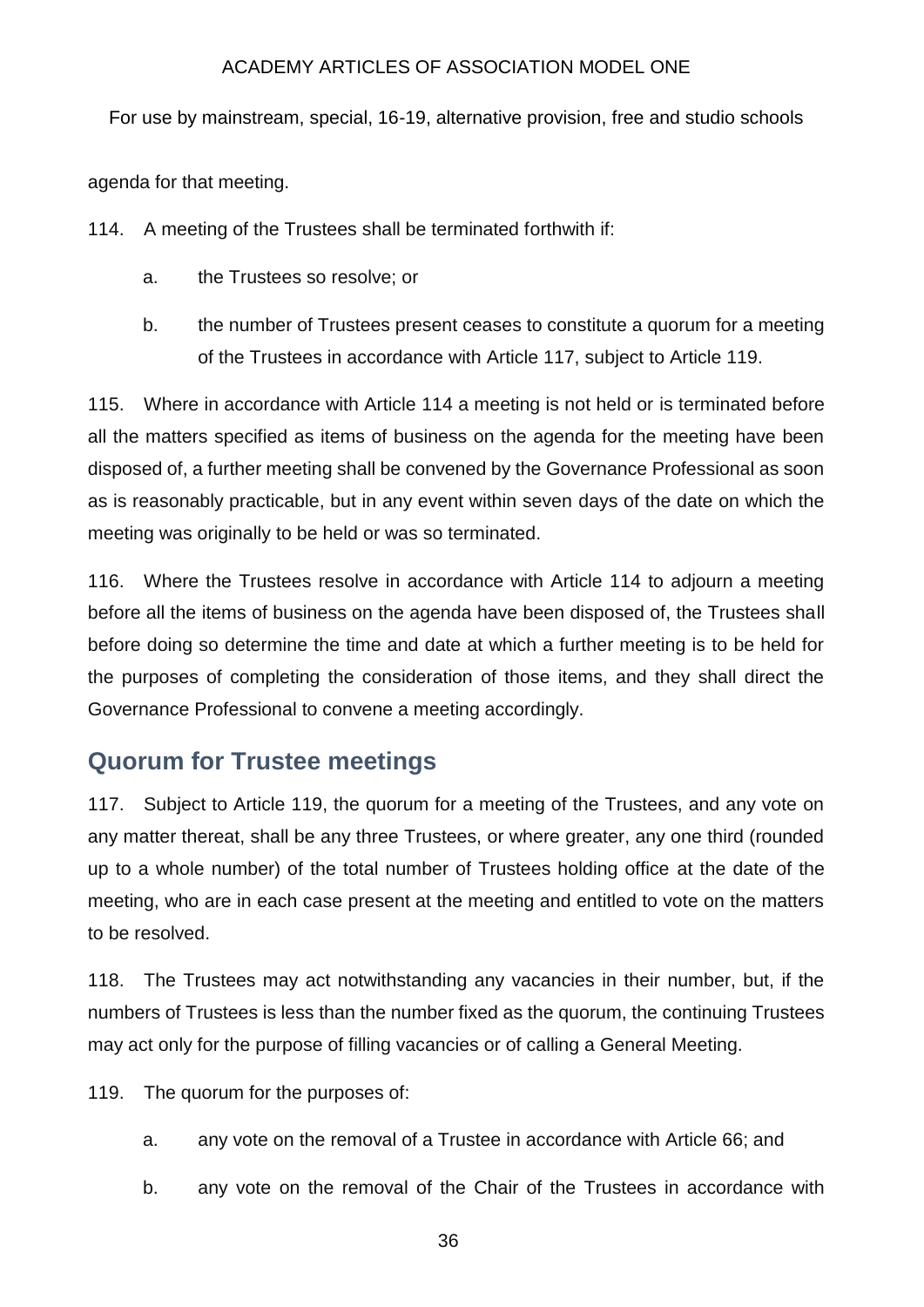For use by mainstream, special, 16-19, alternative provision, free and studio schools

#### Article 90,

shall be any two-thirds (rounded up to a whole number) of the persons who are at the time Trustees present at the meeting and entitled to vote on those respective matters.

# **Voting at Trustee meetings**

120. Subject to these Articles, every question to be decided at a meeting of the Trustees shall be determined by a majority of the votes of the Trustees present and voting on the question. Every Trustee shall have one vote.

121. Subject to Articles 117-119, where there is an equal division of votes, the chair of the meeting shall have a casting vote in addition to any other vote they may have.

122. The proceedings of the Trustees shall not be invalidated by:

- a. any vacancy among their number; or
- b. any defect in the election, appointment or nomination of any Trustee.

123. A resolution in writing, which includes a resolution in electronic form, signed by all the Trustees entitled to receive notice of and vote at a meeting of Trustees or of a committee of Trustees, shall be valid and effective as if it had been passed at a meeting of Trustees or (as the case may be) a committee of Trustees duly convened and held. Such a resolution may consist of several documents in the same form, each signed or authenticated by one or more of the Trustees.

# **Making the minutes of Trustee meetings available**

124. Subject to Article 125, the Trustees shall ensure that a copy of:

- a. the agenda for every meeting of the Trustees;
- b. the draft minutes of every such meeting, if they have been approved by the person acting as chair of that meeting;
- c. the signed minutes of every such meeting; and
- d. any report, document or other paper considered at any such meeting,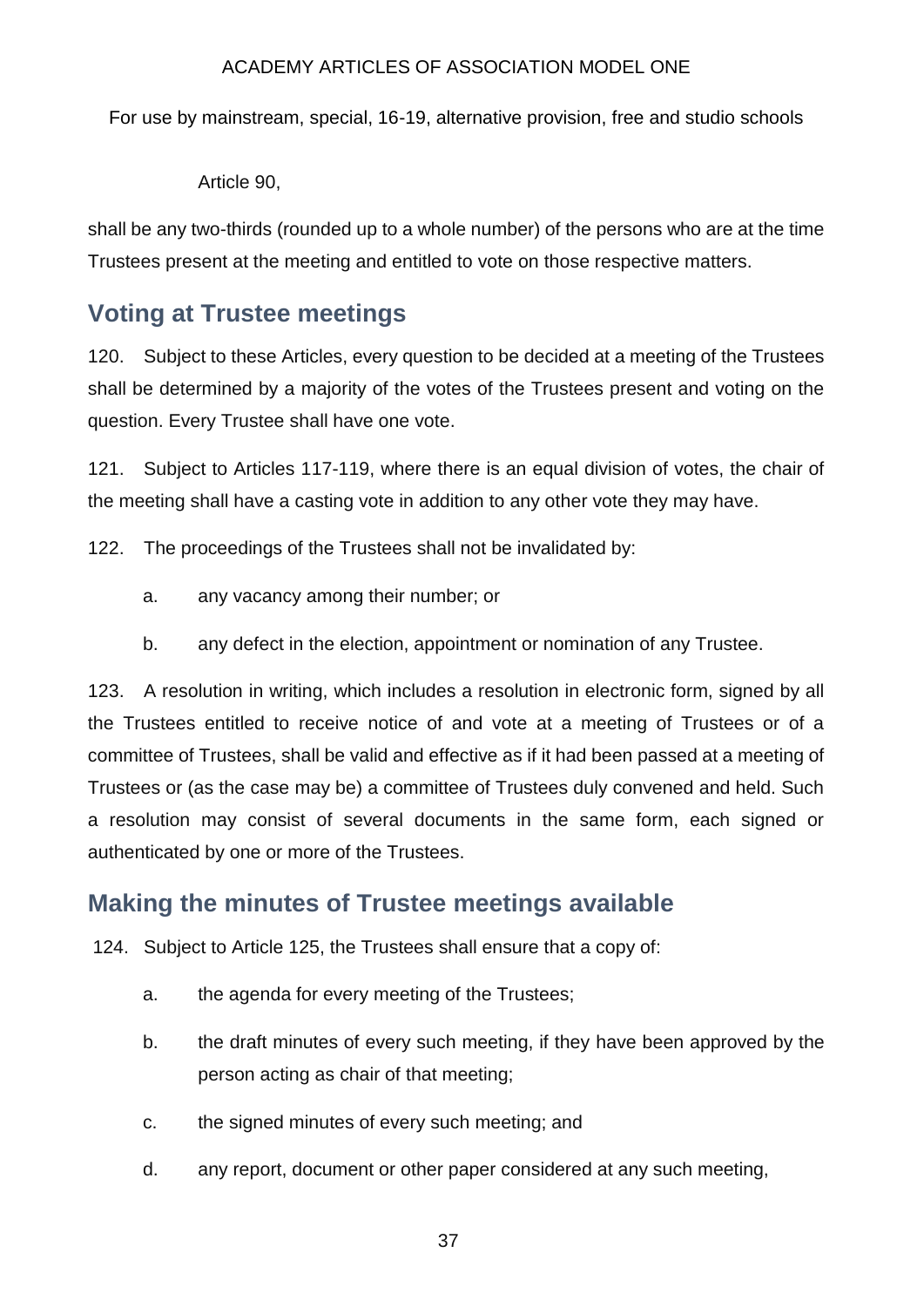For use by mainstream, special, 16-19, alternative provision, free and studio schools

are, as soon as is reasonably practicable, made available at every Academy to persons wishing to inspect them.

125. There may be excluded from any item required to be made available in pursuance of Article 124, any material relating to:

- a. a named teacher or other person employed, or proposed to be employed, at any Academy;
- b. a named pupil or named student at, or candidate for admission or referral to, any Academy; and
- c. any matter which, by reason of its nature, the Trustees are satisfied should remain confidential.

## **Participation at meetings**

126. Any Trustee shall be able to participate in meetings of the Trustees by telephone or by any suitable electronic means agreed by the Trustees and by which all those participating in the meeting are able to communicate with all other participants.

126A. A person so participating by telephone or other communication shall be deemed to be present in person at the meeting and shall be counted in a quorum and entitled to vote. Such a meeting shall be deemed to take place where the largest group of those participating is assembled or, if there is no group which is larger than any other group, where the chair of the meeting is located at that time.

# **Patrons and honorary officers**

127. The Trustees may from time to time appoint any person whether or not a Member of the Academy Trust to be a patron of the Academy Trust or to hold any honorary office and may determine for what period they are to hold such office.

## **The seal**

128. The seal, if any, shall only be used by the authority of the Trustees or of a committee of Trustees authorised by the Trustees. The Trustees may determine who shall sign any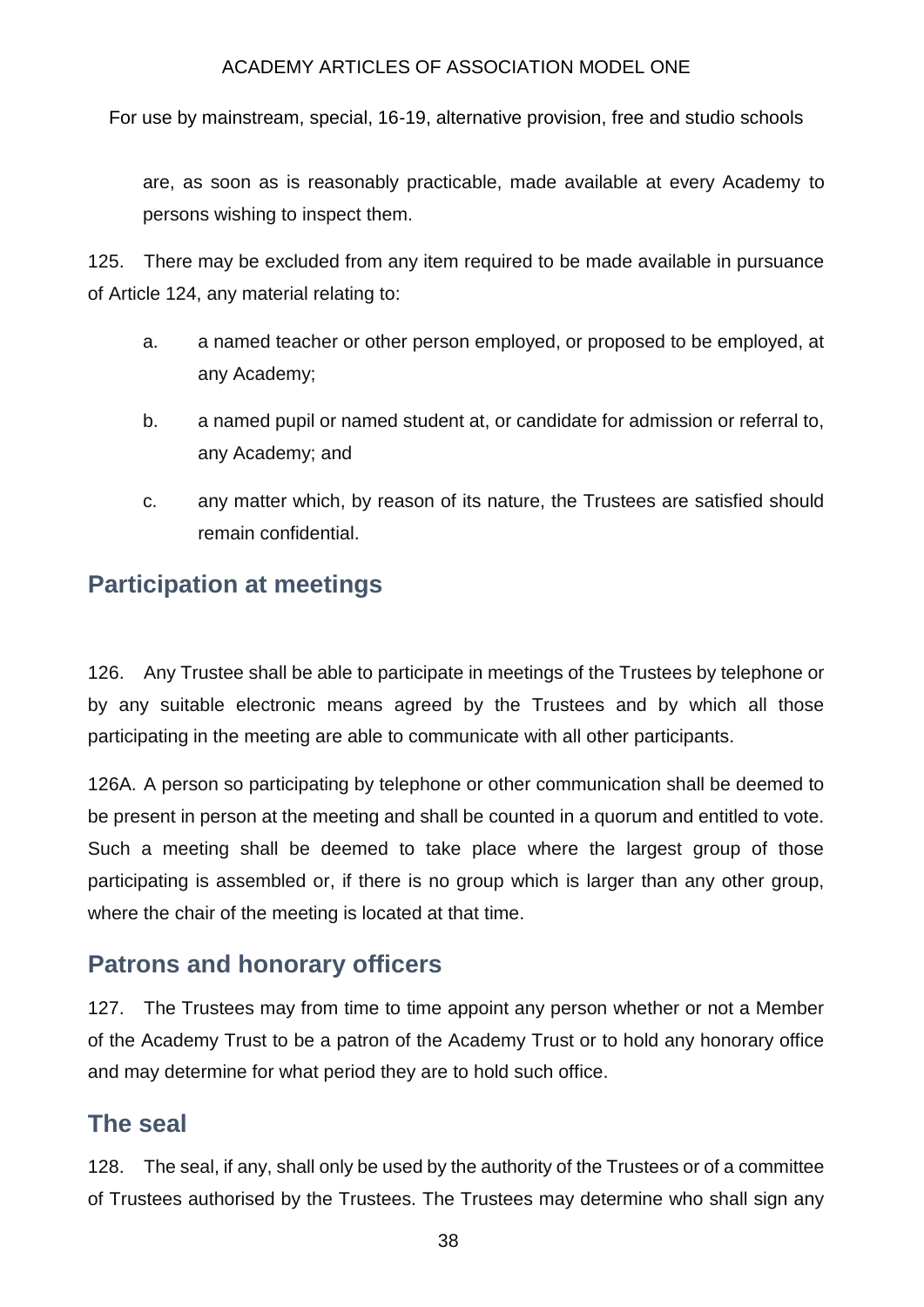For use by mainstream, special, 16-19, alternative provision, free and studio schools

instrument to which the seal is affixed and unless otherwise so determined it shall be signed by a Trustee and by the Governance Professional or by a second Trustee.

### **Accounts**

129. Accounts shall be prepared in accordance with the relevant statement of recommended practice published by the Charity Commission from time to time (the "**Statement of Recommended Practice**") as if the Academy Trust was a non-exempt charity, and Parts 15 and 16 of the Companies Act 2006, and the Academy Trust shall file these with the Secretary of State and the Principal Regulator by 31 December each Academy Financial Year.

### **Annual Report**

130. The Trustees shall prepare the Annual Report in accordance with the Statement of Recommended Practice as if the Academy Trust was a non-exempt charity and shall file this with the Secretary of State and the Principal Regulator by 31 December each Academy Financial Year.

## **Confirmation statement**

131. The Trustees shall comply with their obligations under Part 24 of the Companies Act 2006 (or any statutory re-enactment or modification of that Act) with regard to the preparation and delivery of a confirmation statement to the Registrar of Companies.

### **Notices**

132. Any notice to be given to or by any person pursuant to the Articles (other than a notice calling a meeting of the Trustees) shall be in writing, which includes being given using electronic communications to an address for the time being notified for that purpose to the person giving the notice. In these Articles, "Address" in relation to electronic communications, includes a number or address used for the purposes of such communications.

133. A notice may be given by the Academy Trust to a Member either personally or by sending it by post in a prepaid envelope addressed to the Member at their registered address or by leaving it at that address or by giving it using electronic communications to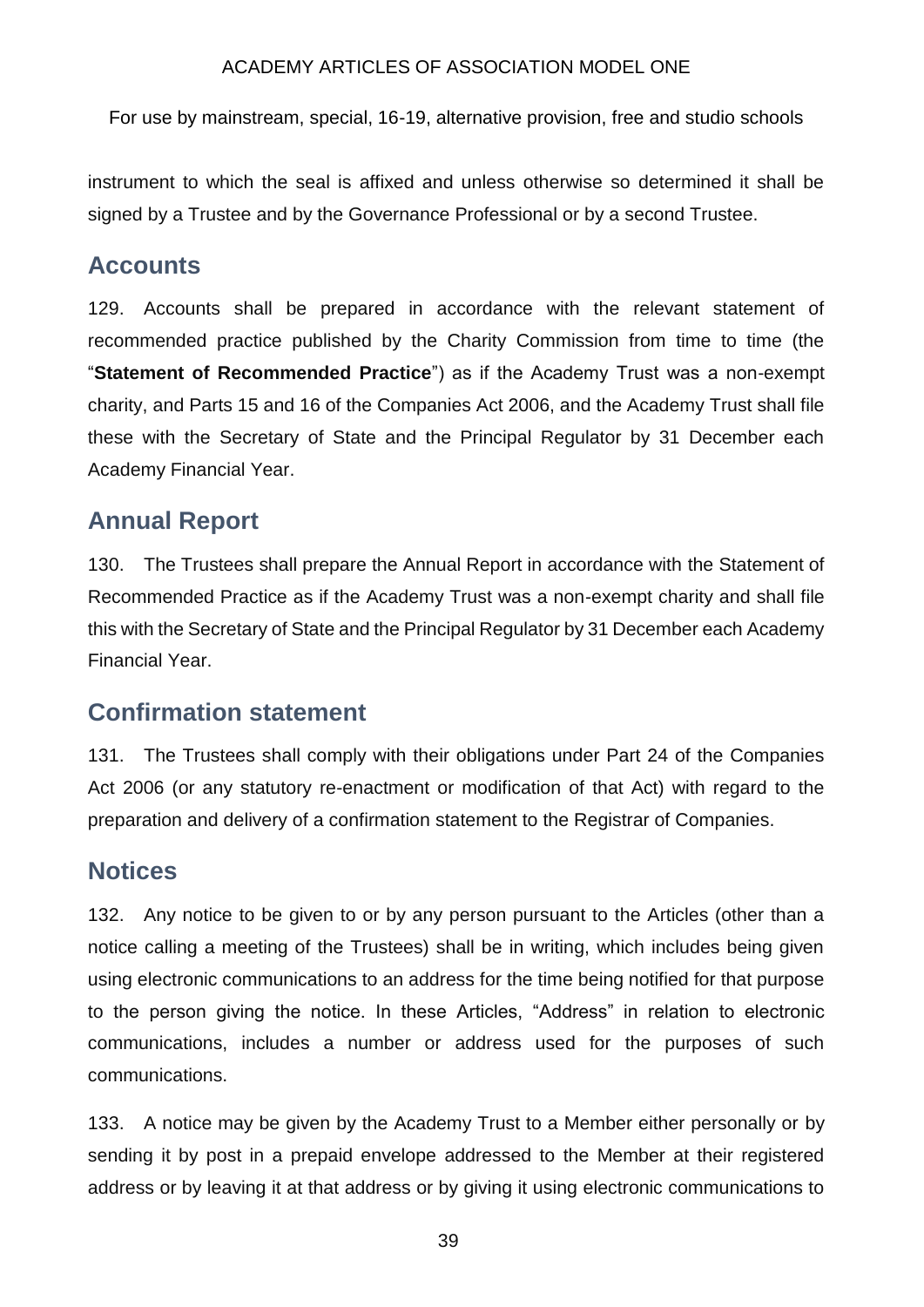For use by mainstream, special, 16-19, alternative provision, free and studio schools

an address for the time being notified to the Academy Trust by the Member. A Member whose registered address is not within the United Kingdom and who gives to the Academy Trust an address within the United Kingdom at which notices may be given to them, or an address to which notices may be sent using electronic communications, shall be entitled to have notices given to them at that address, but otherwise no such Member shall be entitled to receive any notice from the Academy Trust.

134. A Member present, either in person or by proxy, at any meeting of the Academy Trust shall be deemed to have received notice of the meeting and, where necessary, of the purposes for which it was called.

135. Proof that an envelope containing a notice was properly addressed, prepaid and posted shall be conclusive evidence that the notice was given. Proof that a notice contained in an electronic communication was sent in accordance with guidance issued by The Chartered Governance Institute UK & Ireland shall be conclusive evidence that the notice was given. A notice shall be deemed to be given at the expiration of 48 hours after the envelope containing it was posted or, in the case of a notice contained in an electronic communication, at the expiration of 48 hours after the time it was sent.

## **Indemnity**

136. Subject to the provisions of the Companies Act 2006 and Article 6.3, every Trustee or other officer or auditor of the Academy Trust shall be indemnified out of the assets of the Academy Trust against any liability incurred by them in that capacity in defending any proceedings, whether civil or criminal, in which judgment is given in favour or in which they are acquitted or in connection with any application in which relief is granted to them by the court from liability for negligence, default, breach of duty or breach of trust in relation to the affairs of the Academy Trust.

## **Rules**

137. The Trustees may make such rules or bye laws as they may deem necessary or expedient or convenient for the proper conduct and management of the Academy Trust including, but not limited to, how they take decisions, including the procedure at meetings, and the means of recording and communicating such rules to Trustees and Members, insofar as such rules are not already regulated by the Articles.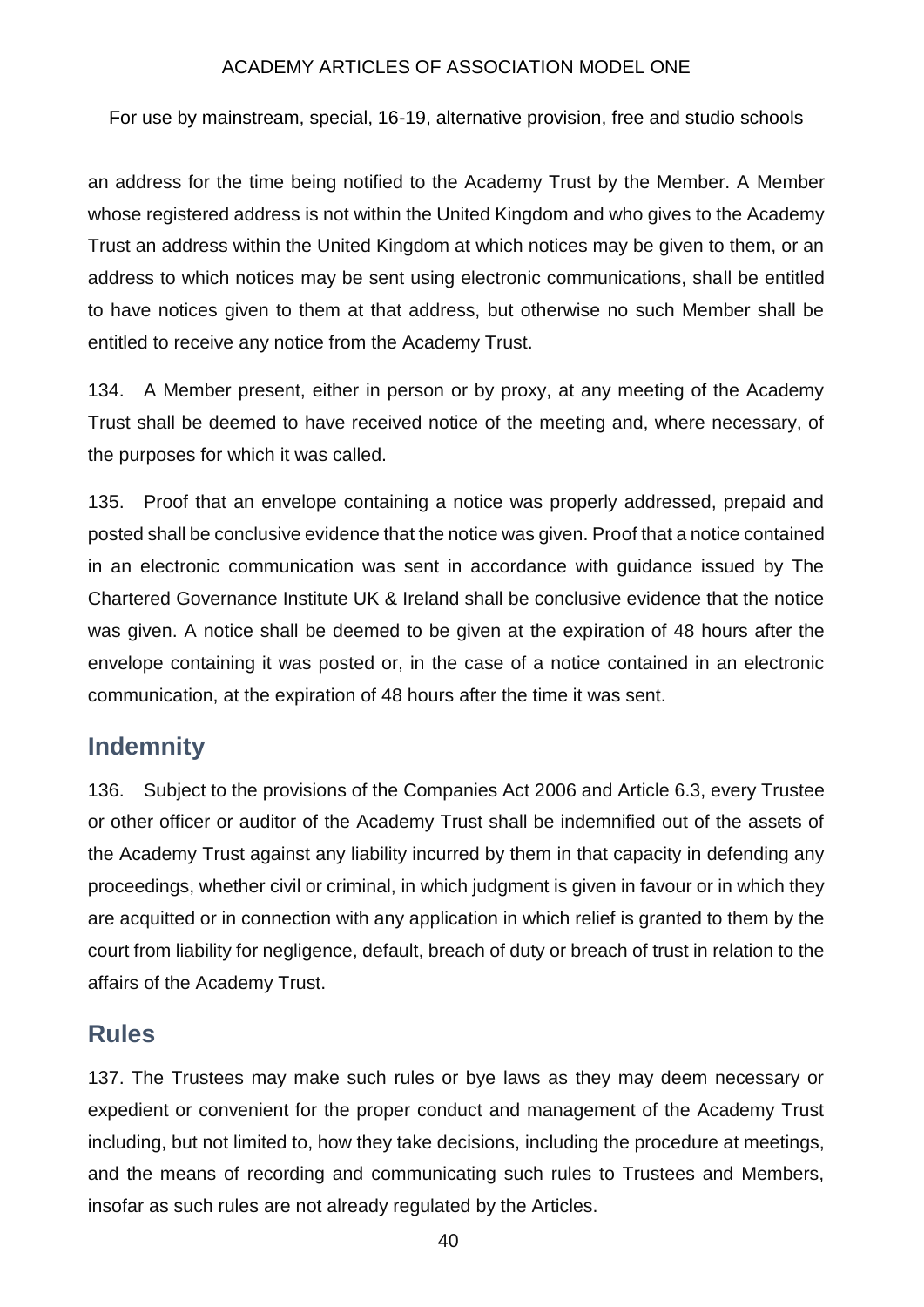For use by mainstream, special, 16-19, alternative provision, free and studio schools

138. The Academy Trust in general meetings shall have power to alter, add or to repeal the rules or bye laws. No rule or bye law shall be inconsistent with, or shall affect or repeal anything contained in the Articles.

### **Avoiding influenced company status**

139. Notwithstanding the number of Members from time to time, the maximum aggregate number of votes exercisable by Local Authority Associated Persons shall never exceed 19.9% of the total number of votes exercisable by Members in general meeting and the votes of the other Members having a right to vote at the meeting will be increased on a pro-rata basis.

140. No person who is a Local Authority Associated Person may be appointed or elected as a Trustee if, once the appointment or election had taken effect, the number of Trustees who are Local Authority Associated Persons would represent 20% or more of the total number of Trustees. Upon any resolution put to the Trustees, the maximum aggregate number of votes exercisable by any Trustees who are Local Authority Associated Persons shall represent a maximum of 19.9% of the total number of votes cast by the Trustees on such a resolution and the votes of the other Trustees having a right to vote at the meeting will be increased on a pro-rata basis.

141. No person who is a Local Authority Associated Person is eligible to be appointed or elected to the office of Trustee unless their appointment or election to such office is authorised by the local authority to which they are associated.

142. If at the time of either their becoming a Member of the Academy Trust or their first appointment or election to office as a Trustee any Member or Trustee was not a Local Authority Associated Person but later becomes so during their membership or tenure as a Trustee they shall be deemed to have immediately resigned their membership and/or resigned from their office as a Trustee as the case may be.

143. If at any time the number of Trustees or Members who are also Local Authority Associated Persons would (but for Articles 139 to 142 inclusive) represent 20% or more of